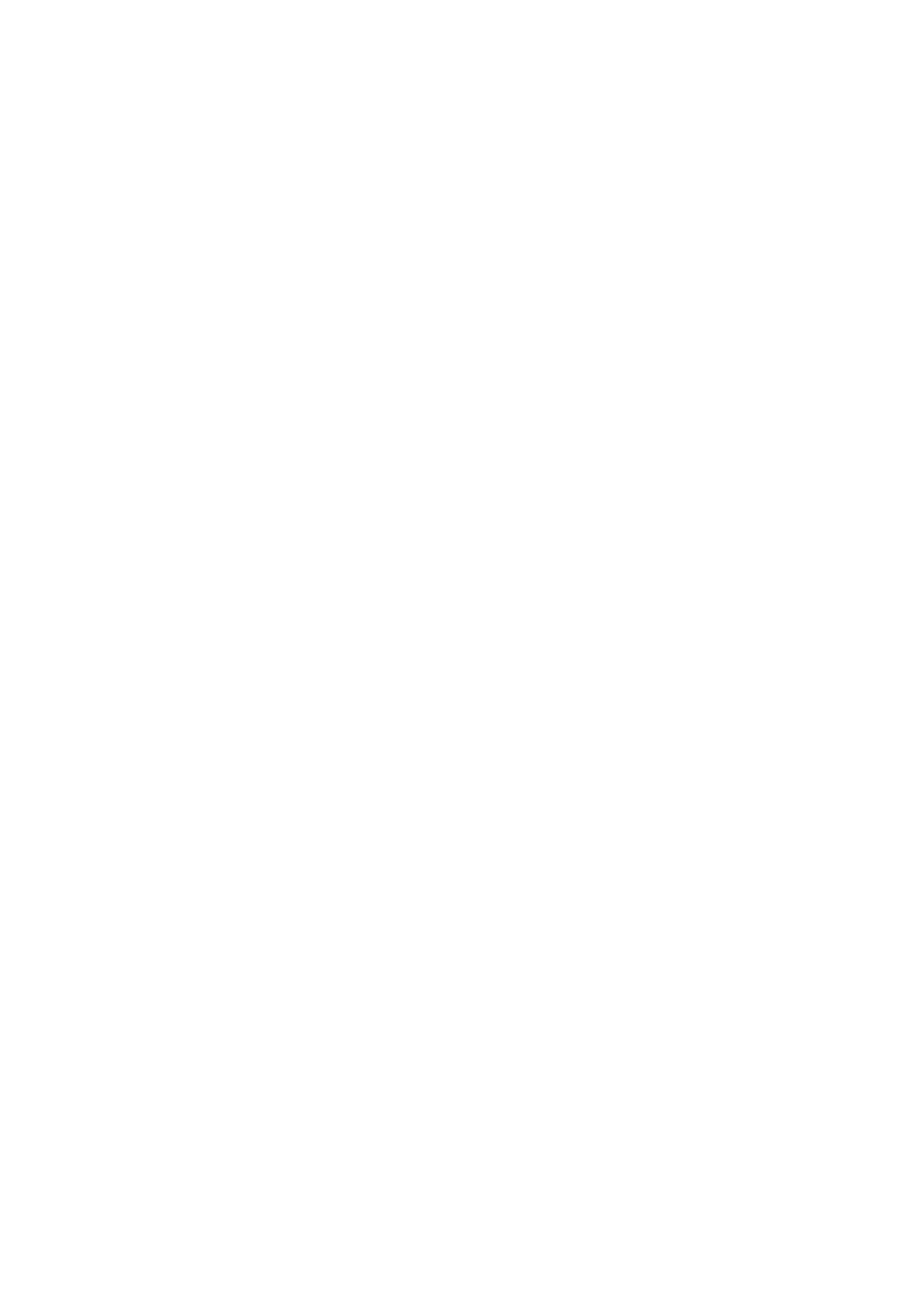## Critical Cartography of Art and Visuality in the Global Age

Edited by

Anna Maria Guasch Ferrer and Nasheli Jiménez del Val

# **CAMBRIDGE SCHOLARS**

PUBLISHING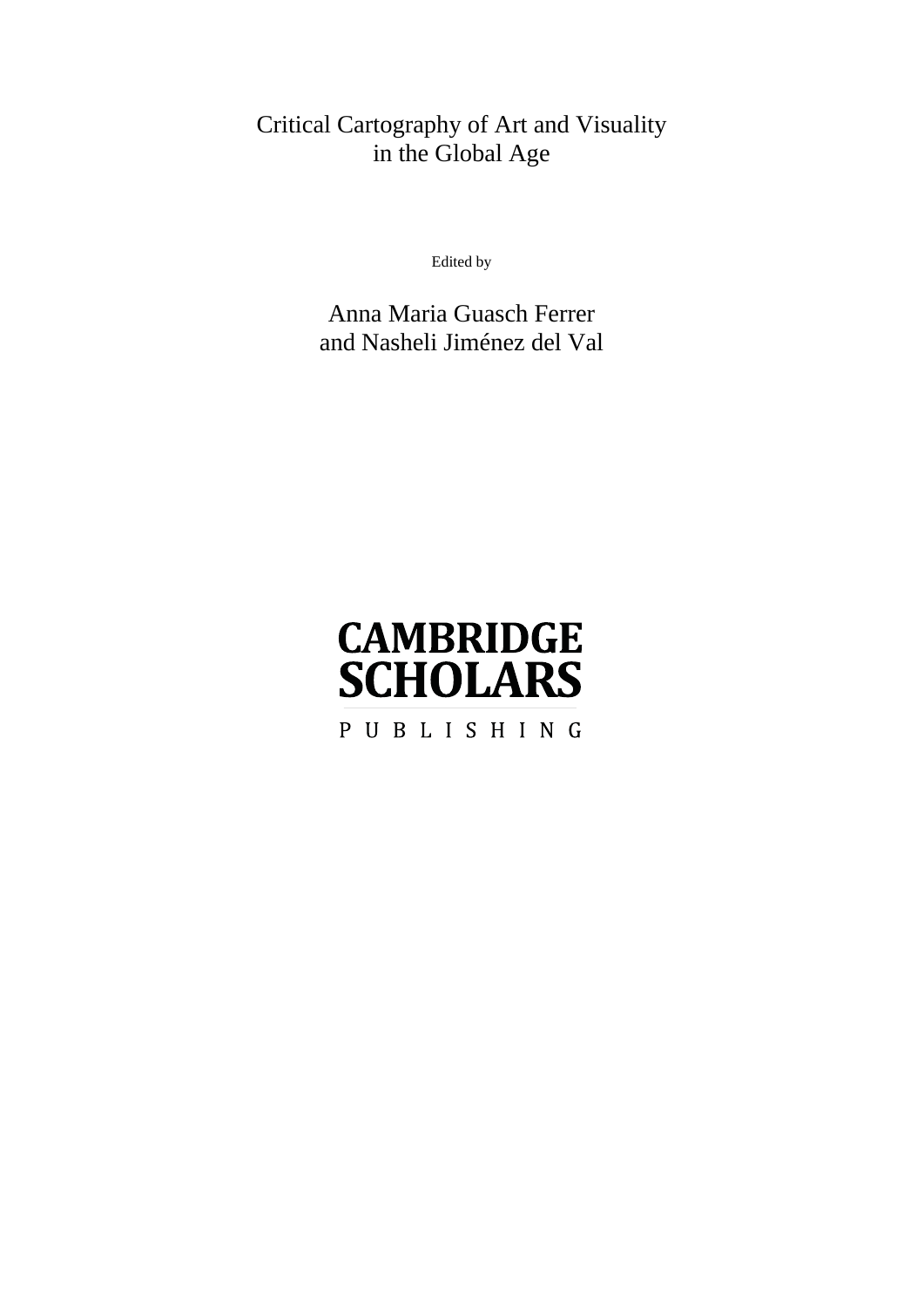Critical Cartography of Art and Visuality in the Global Age, Edited by Anna Maria Guasch Ferrer and Nasheli Jiménez del Val

This book first published 2014

Cambridge Scholars Publishing

12 Back Chapman Street, Newcastle upon Tyne, NE6 2XX, UK

British Library Cataloguing in Publication Data A catalogue record for this book is available from the British Library

Copyright © 2014 by Anna Maria Guasch Ferrer, Nasheli Jiménez del Val and contributors

All rights for this book reserved. No part of this book may be reproduced, stored in a retrieval system, or transmitted, in any form or by any means, electronic, mechanical, photocopying, recording or otherwise, without the prior permission of the copyright owner.

ISBN (10): 1-4438-6041-7, ISBN (13): 978-1-4438-6041-3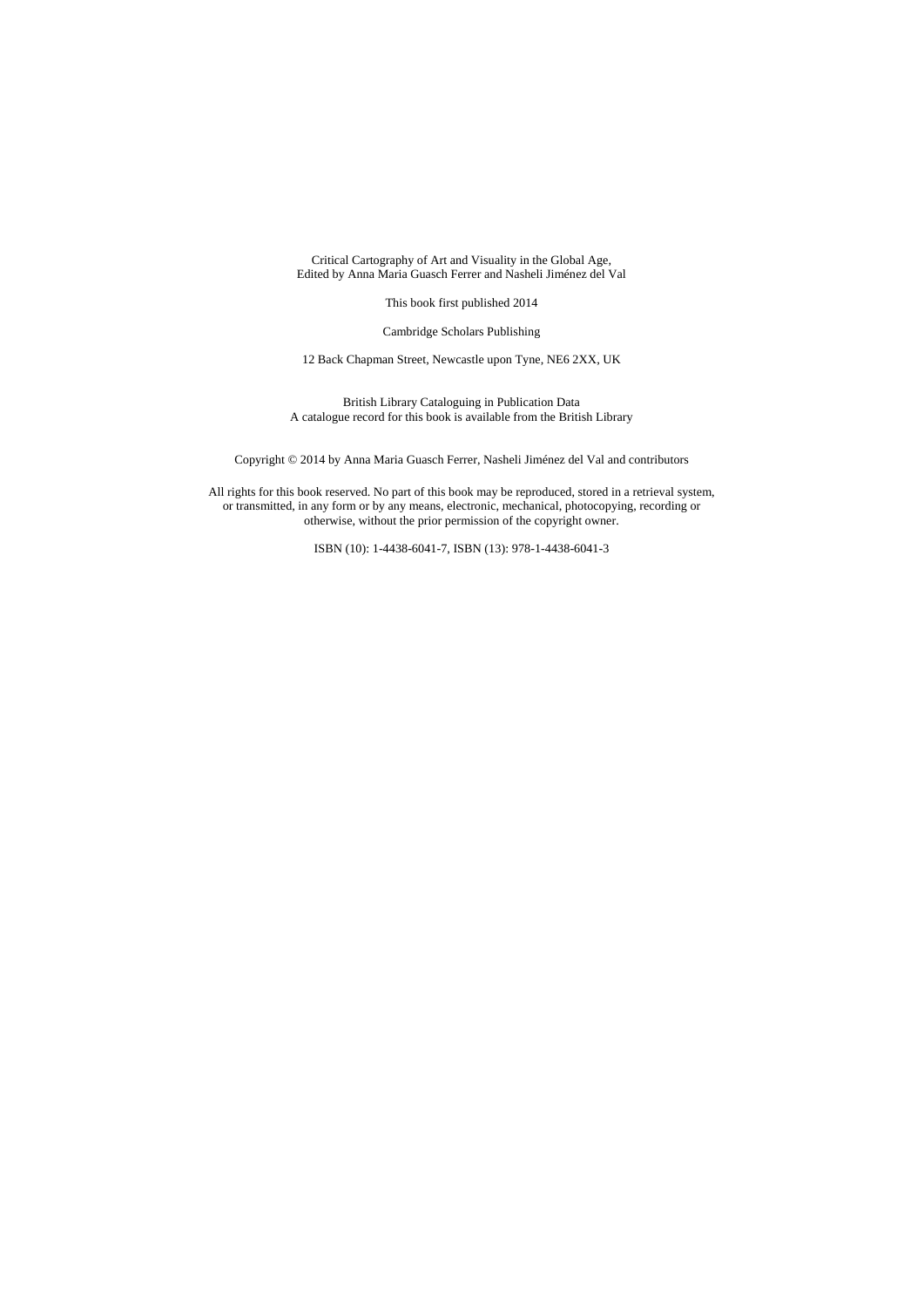## TABLE OF CONTENTS

| The Semantic Codes of the Global Contemporary<br>Anna Maria Guasch Ferrer and Nasheli Jiménez del Val           |
|-----------------------------------------------------------------------------------------------------------------|
| <b>Part I: Archives and Networks</b>                                                                            |
| Deconstruction, Relational Aesthetics and Techno-Cultural Networks:<br>1990-2010<br>Anna Maria Guasch           |
| Postcolonial Art: A Living Archive of Border-Crossings<br>and Migrant Matters<br>Celeste Ianniciello            |
|                                                                                                                 |
| Re-Performing the Archive: A Feminist Act<br>El Colectivo                                                       |
| An Art of Condensation, a Political Relationship:<br>Archiving the Crisis, Claiming the Future<br>Elpida Karaba |
| <b>Part II: The Utopian Globalists</b>                                                                          |
|                                                                                                                 |

Utopian Globalists, Modernism and the Arts of Austerity in the 1970s Jonathan Harris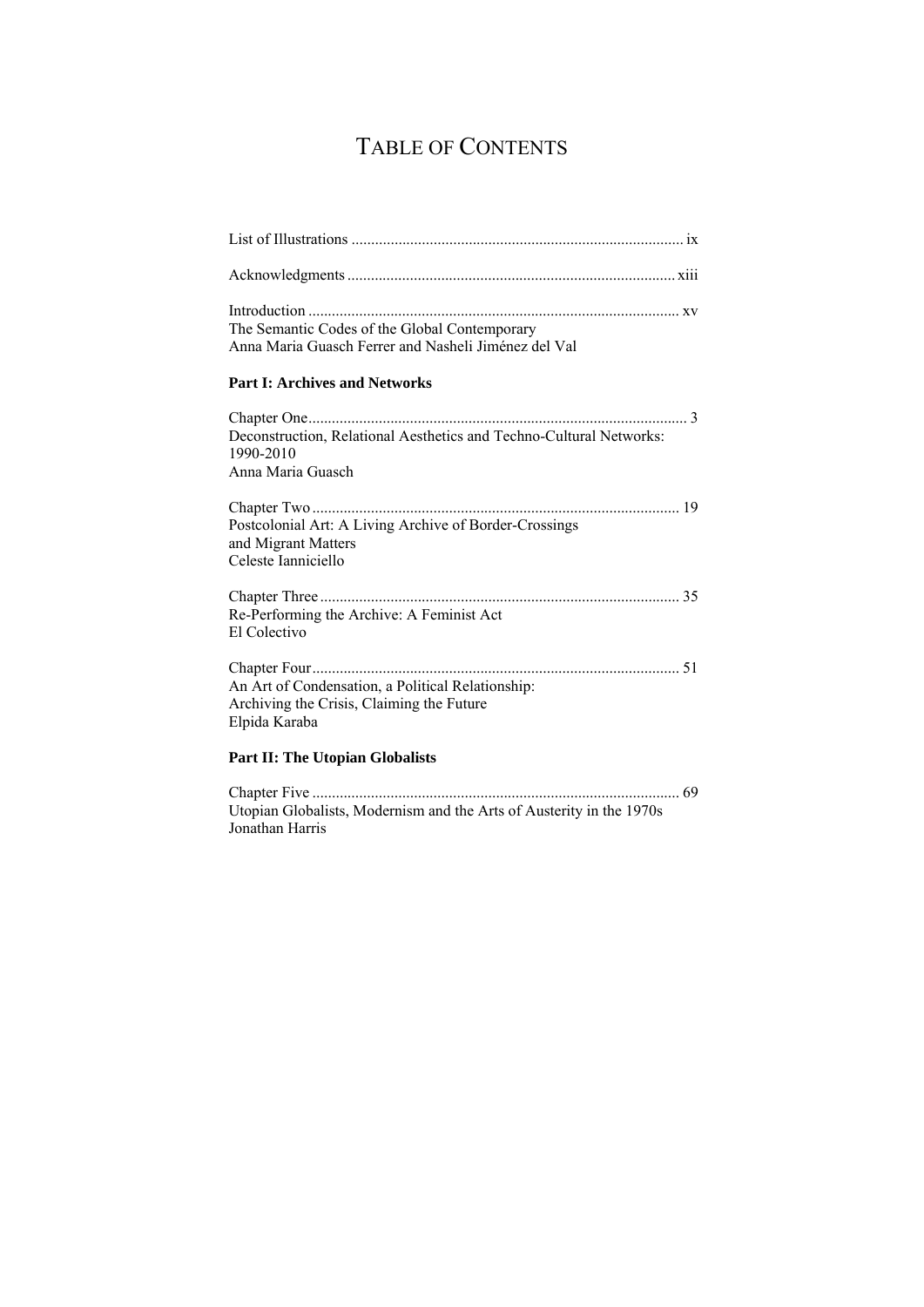| DIY Utopias: The Rebel Urbanism of Madrid's "Acampadasol"<br>Julia Ramírez Blanco                                                                                                                                                                                           |
|-----------------------------------------------------------------------------------------------------------------------------------------------------------------------------------------------------------------------------------------------------------------------------|
| WeltKarten: Panorama<br>Laura F. Gibellini                                                                                                                                                                                                                                  |
| The Ut(r)opian Globalization of Contemporary Central American Art:<br>Tracing the Pale of History or (Furtively) Stealing from the Global Pie?<br>Sergio Villena Fiengo                                                                                                     |
| Part III: Labour, Woman and Politics                                                                                                                                                                                                                                        |
| Leaving Home: Stories of Feminisation, Work and Non-Work<br>Angela Dimitrakaki                                                                                                                                                                                              |
| The Domestic Is Political: The Feminization of Domestic Labour<br>and Its Critique in Feminist Art Practice<br>Elke Krasny                                                                                                                                                  |
| From Pseudo-Emancipation to Outright Subjugation: The Representation<br>of "Women's" Work in Contemporary Hungarian Women's Art<br>Erzsébet Tatai                                                                                                                           |
| Decolonisation: Women and the Politics of Authenticity, between Sirens,<br>Witches and Human Zoos: Subverting the Labyrinth of Solitude,<br>and Bringing Sincerity and Humour-Black and Exhilarating-<br>from Santiago of Chile to Long Island<br>Lynda E. Avendaño Santana |
| Towards a Socio-Political Ethics of Art and Technology in the Era<br>of Globalization. Fighting Gender Violence in the Public Sphere<br>Mau Monleón Pradas                                                                                                                  |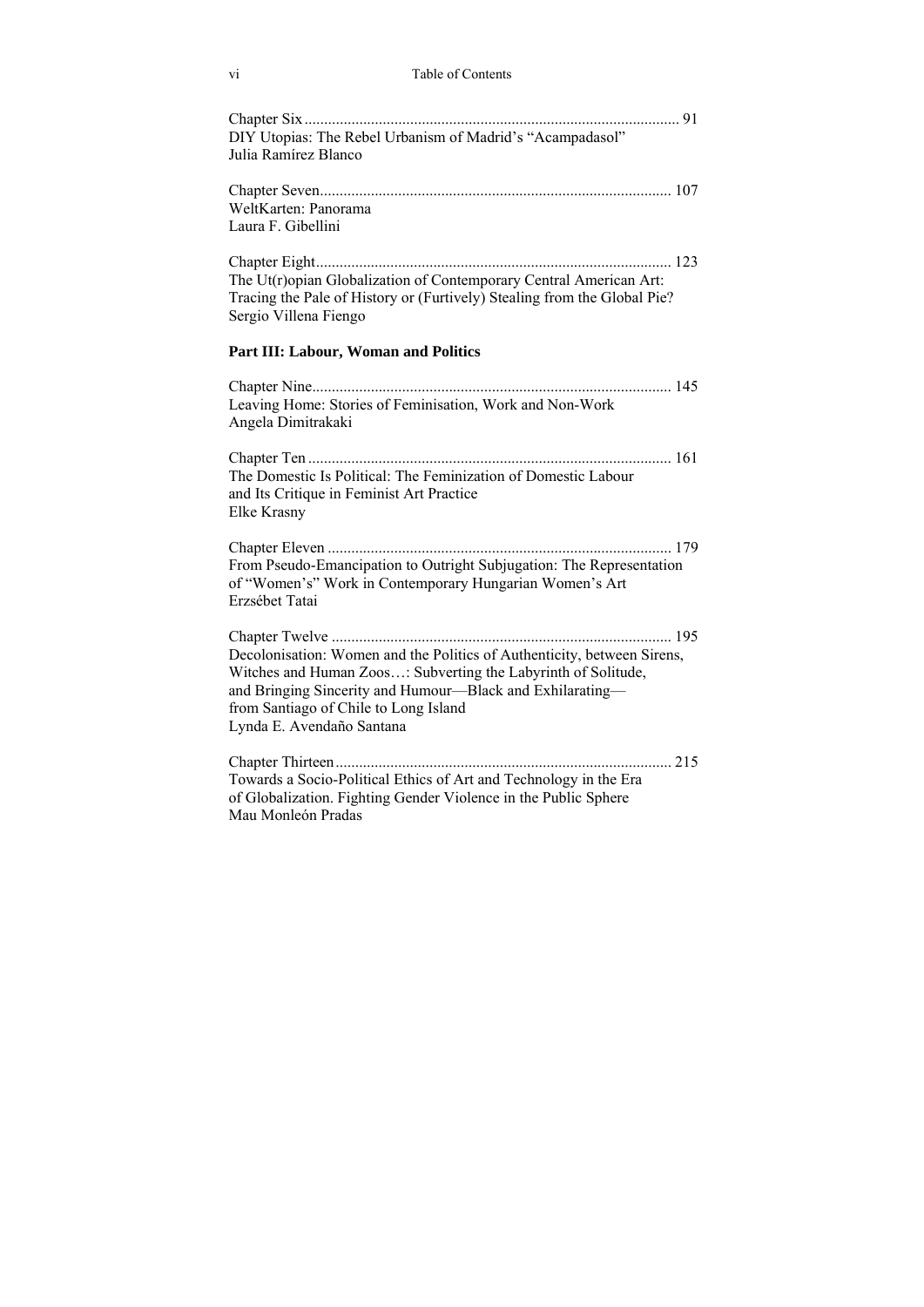| Critical Cartography of Art and Visuality in the Global Age<br>vii                                                                                                                |
|-----------------------------------------------------------------------------------------------------------------------------------------------------------------------------------|
| Part IV: Art and the Post-Natural Condition                                                                                                                                       |
| Gardens Beyond Eden: Bio-Aesthetics, Eco-Futurism, and Dystopia<br>at dOCUMENTA (13) and Beyond<br>T.J. Demos                                                                     |
|                                                                                                                                                                                   |
| Global Latin American Art: An Eye on Earth<br>Andrea Diaz Mattei                                                                                                                  |
| Mechanical Monsters of the Cyber-Technological Imaginarium:<br>Technological Dysfunctions in Contemporary Art<br>Juliana Gontijo                                                  |
| Towards an Ecological Hermeneutics of the Exhibition Space:<br>The Case of Alberto Carneiro's Envolvimentos and Ecological Art<br>in the $1960s$ and $1970s$<br>Mariella Franzoni |
| Transforming Ways of Looking by Using Technology, and Its Application<br>in Contemporary Art Practice<br>Salim Malla Gutiérrez                                                    |
| 313<br>Afterword<br>Global Interculturality for a Critical Cartography of Art and Visuality<br>Anna Maria Guasch Ferrer and Nasheli Jiménez del Val                               |
|                                                                                                                                                                                   |
|                                                                                                                                                                                   |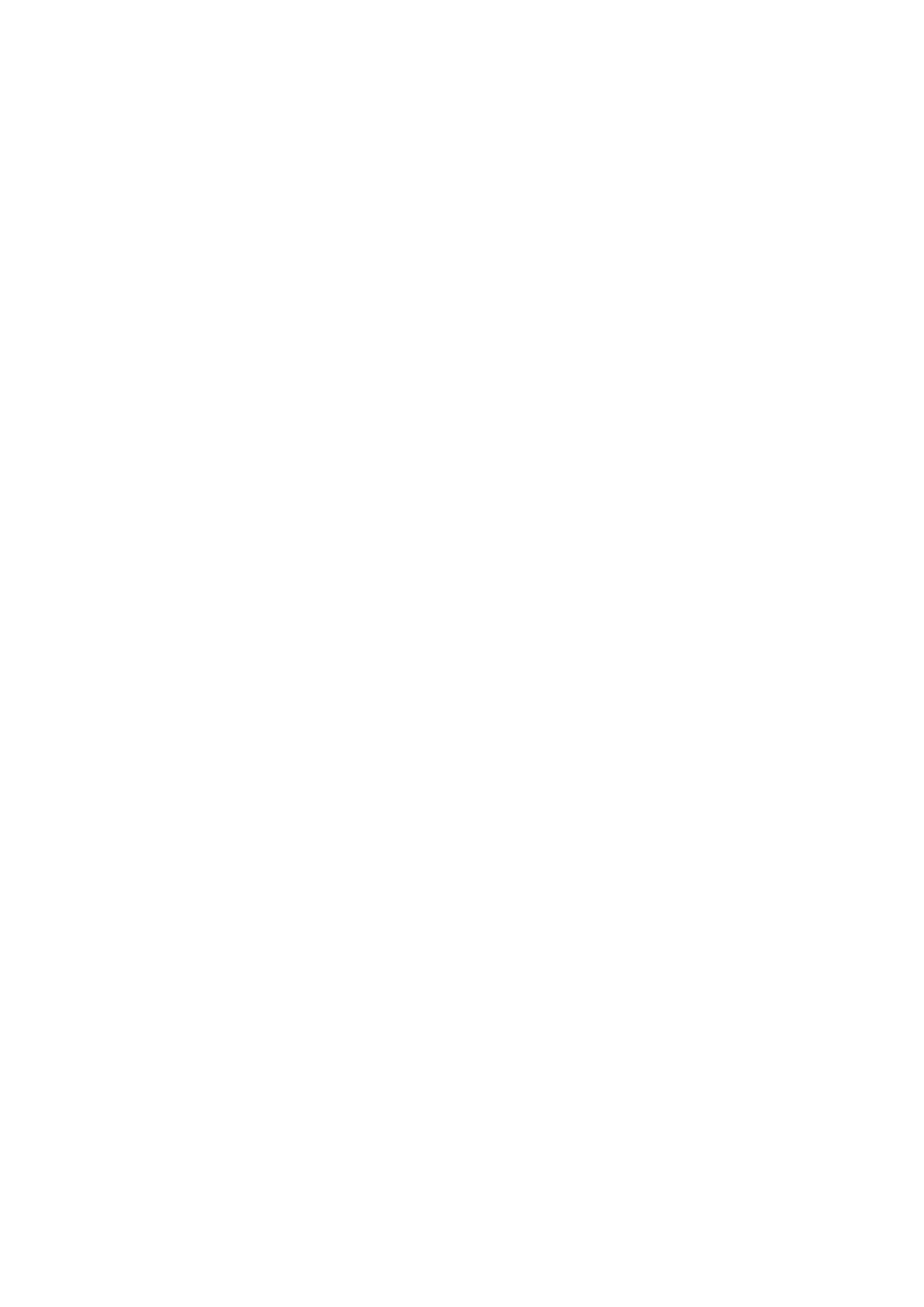## LIST OF ILLUSTRATIONS

| Fig. 3.3. A frame of the interactive cartography piece.  48          |  |
|----------------------------------------------------------------------|--|
|                                                                      |  |
| Figs. 4.2 and 4.3. Vangelis Vlahos, Foreign Archaeologists  55       |  |
| Fig. 4.4. Y. Ioannidou and T. M. Díaz Nerio, Aula Intergalactica  57 |  |
|                                                                      |  |
|                                                                      |  |
|                                                                      |  |
|                                                                      |  |
|                                                                      |  |
|                                                                      |  |
|                                                                      |  |
|                                                                      |  |
|                                                                      |  |
| Fig. 7.1. Laura F. Gibellini, New York City Panorama 11.  111        |  |
| Fig. 7.2. Laura F. Gibellini, Study for (a) Landscape 112            |  |
| Fig. 7.3. Laura F. Gibellini, Expanding the Contours. 1962.  113     |  |
|                                                                      |  |
| Fig. 7.5. Laura F. Gibellini, The Shapes I Don't Remember  115       |  |
| Fig. 7.6. Laura F. Gibellini, The Shapes I Remember From Maps 116    |  |
| Fig. 7.7. Laura F. Gibellini, The Shapes I Remember  117             |  |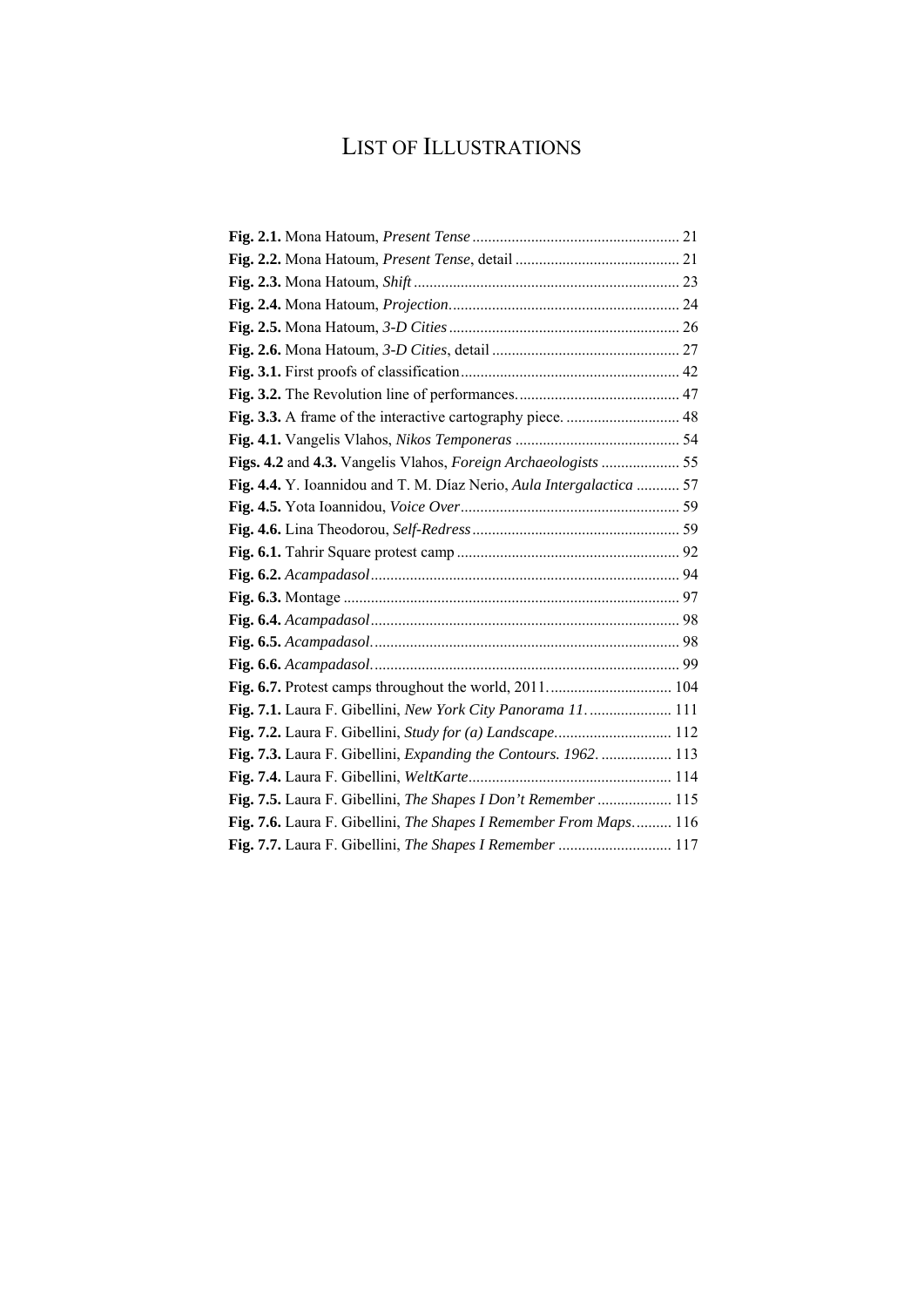### x List of Illustrations

| Fig. 7.9. Laura F. Gibellini, The Extended Contours of the Horizon 119       |  |
|------------------------------------------------------------------------------|--|
|                                                                              |  |
| Fig. 8.2. Javier Calvo Sandí, El centro siempre está en el centro 129        |  |
| Fig. 8.3. Javier Calvo Sandí, Quiero ser un buen centroamericano 133         |  |
|                                                                              |  |
|                                                                              |  |
|                                                                              |  |
|                                                                              |  |
| Figs. 10.4 and 10.5. Moira Zoitl, Chat(t)er Gardens Stories  173             |  |
| Figs. 10.6 and 10.7. Moira Zoitl, Chat(t)er Gardens Stories  174             |  |
|                                                                              |  |
|                                                                              |  |
| Fig. 11.3. Agnes Eperjesi, Colour Fade-Out Washing Machine 184               |  |
|                                                                              |  |
| Fig. 11.5. Kriszta Nagy, I Am a Contemporary Housewife  186                  |  |
| Fig. 11.6. Anna Fabricius, Tigress of Housekeeping (Eszter, 2/9).  188       |  |
| Fig. 11.7. Anna Fabricius, Tigress of Housekeeping (Judit, 6/9).  188        |  |
| Fig. 11.8. Anna Fabricius, Tigress of Housekeeping (Virág, 9/9).  189        |  |
| Fig. 11.9. Luca Gőbölyös, I Want to Get Married! 189                         |  |
| Figs. 11.10 and 11.11. Luca Gőbölyös, I Want to Get Married!  190            |  |
|                                                                              |  |
|                                                                              |  |
|                                                                              |  |
|                                                                              |  |
| Fig. 12.5. Jesusa Rodríguez, Cabaret Prehispánico: El Maíz 207               |  |
|                                                                              |  |
| Figs. 13.1 and 13.2. Mau Monleón, Maternidades globalizadas  221             |  |
| Figs. 13.3 and 13.4. Mau Monleón, Contrageografías humanas 223               |  |
| Fig. 13.5. Mau Monleón, Contrageografías humanas  225                        |  |
| Fig. 13.6. Lorena Wolffer, Si ella es México, ¿quién la golpeó? 227          |  |
| Fig. 13.7 and 13.8. ACVG: Arte Contra Violencia de Género 229                |  |
| Fig. 15.1 and 15.2. Graphic project for 8 <sup>ª</sup> Mercosul Biennial 258 |  |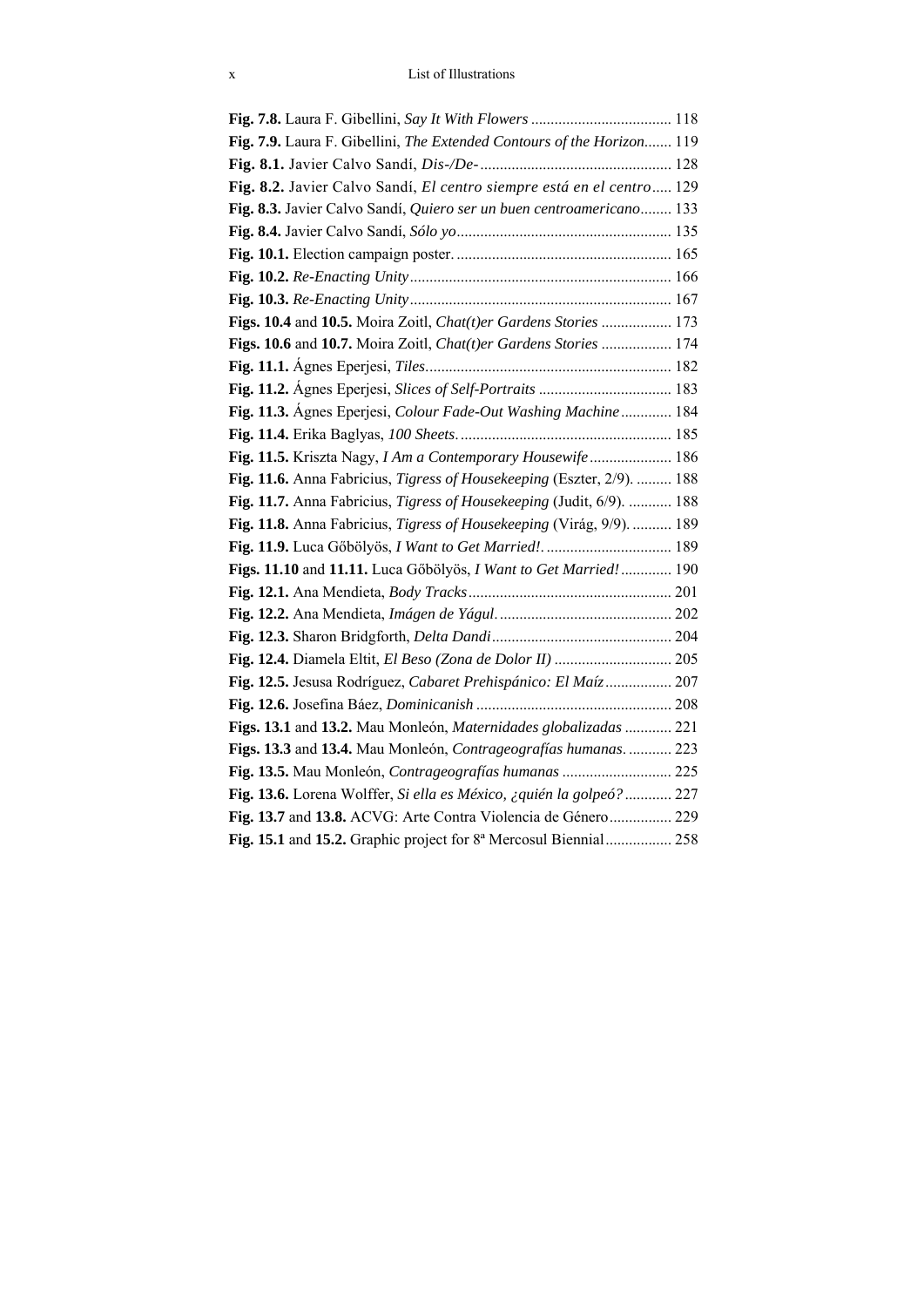|                                                                   | 259 |
|-------------------------------------------------------------------|-----|
|                                                                   | 261 |
| Fig. 15.5. Bernardo Oyarzún, Chivi, Xi'y, Chinguere, Kaguare  262 |     |
|                                                                   | 262 |
|                                                                   |     |
|                                                                   |     |
|                                                                   | 272 |
|                                                                   | 277 |
| Fig. 18.1. Salim Malla Gutiérrez, Correspondencias  298           |     |
|                                                                   |     |
| Fig. 18.3. Clay Tablet, Map of the World of the Babylonians  302  |     |
| Fig. 18.4. Hieronymus Bosch, Table of the Mortal Sins             | 303 |
|                                                                   | 304 |
|                                                                   | 306 |
|                                                                   | 307 |
| Fig. 18.8. Example of a correspondence of coordinates 309         |     |
| Fig. 18.9. Rhombicosidodecahedron and its development 309         |     |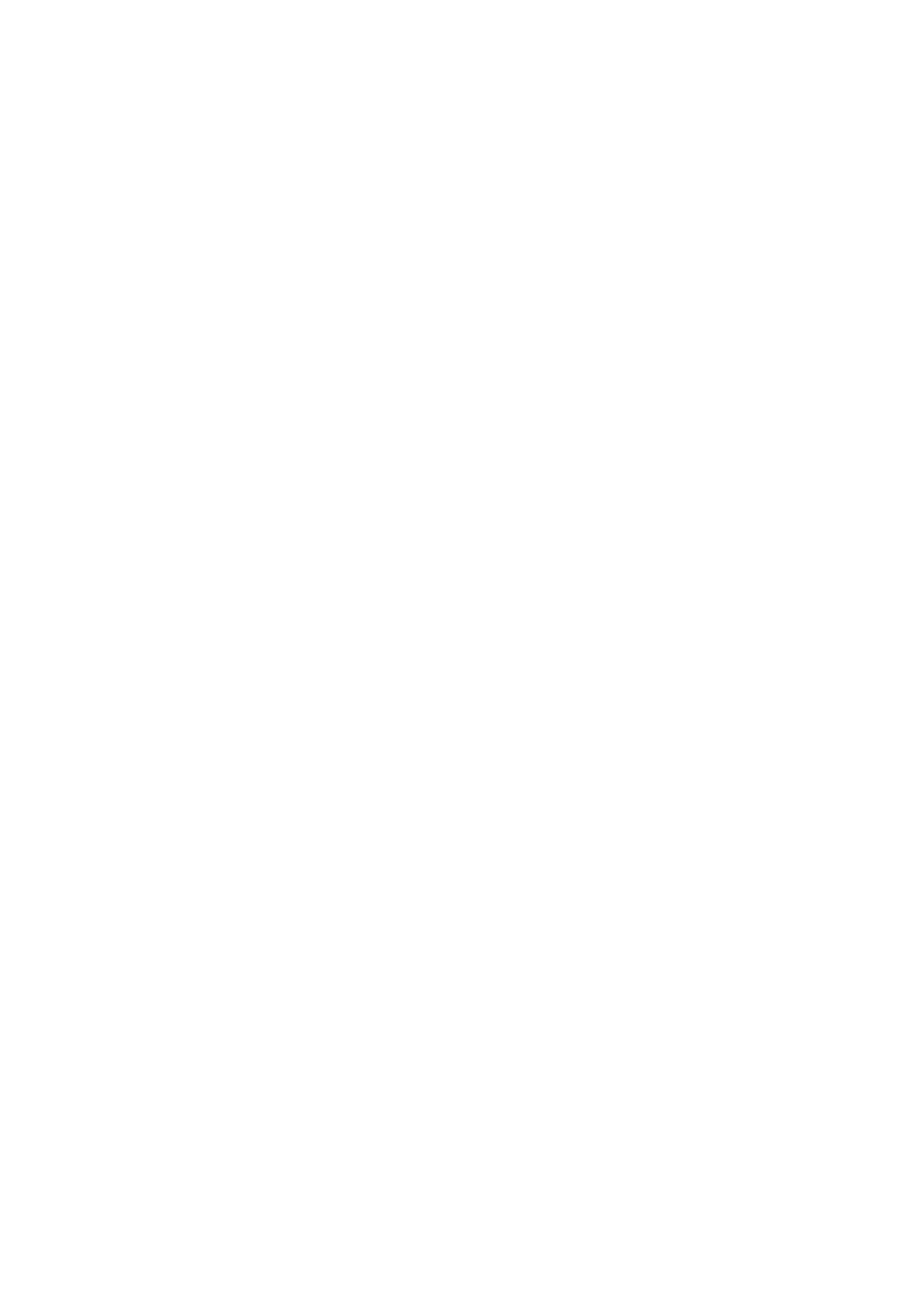### ACKNOWLEDGMENTS

 This book is the product of the enriching debates that took place at the international conference *Critical Cartography of Art and Visuality in the Global Age*, held at the University of Barcelona in April of 2013. We would like to thank the Department d'Història de l'Art at the Facultat de Geografia i Història, Universitat de Barcelona, for their support in the organization of this event; the Museu d'Art Contemporani de Barcelona, MACBA, for providing us with the space and infrastructure to conduct the conference; Dr. Lourdes Cirlot from the Vicerectorat de Relacions Institucionals i Cultura of the University of Barcelona for her welcoming address at the opening of the conference; and the Ministerio de Ciencia e Innovación for their financial support of the event.

 Very special thanks go to each of the convenors of the four panels that marked the event, as well as to the keynote speakers for their addresses: Carles Guerra (convenor) and Oliver Grau (keynote speaker) on the "Media Art Documentation" panel; Anna Maria Guasch (convenor) and Jonathan Harris (keynote speaker) on the "Utopian Globalists" panel; Juan Vicente Aliaga (convenor) and Angela Dimitrakaki (keynote speaker) on the "Labour, Woman and Politics" panel; and Joaquín Barriendos (convenor) and T.J. Demos (keynote speaker) on the "Art and the Post-Natural Condition" panel. We would also like to thank all the participants in the conference, from the individual presenters to the audience members who added interesting and pertinent questions to the debate.

 Thanks are also due to the Art, Globalization, Interculturality research group, and especially to Christian Madrid, Diana Padrón, Rafael Pinilla and Olga Sureda for providing the technical assistance for the event.

 This publication was made possible within the framework of the research grant HAR2010-17403 / MINISTERIO DE CIENCIA E INNOVACIÓN /  $I + D$  / 2011-2013 for the research project "Cartografía crítica del arte y la visualidad en la era global: nuevas metodologías, conceptos y enfoques analíticos"; and the Beatriu de Pinós postdoctoral fellowship BP-B 2010-00021, Agència de Gestió d'Ajuts Universitaris i de Recerca (AGAUR).

*The Editors*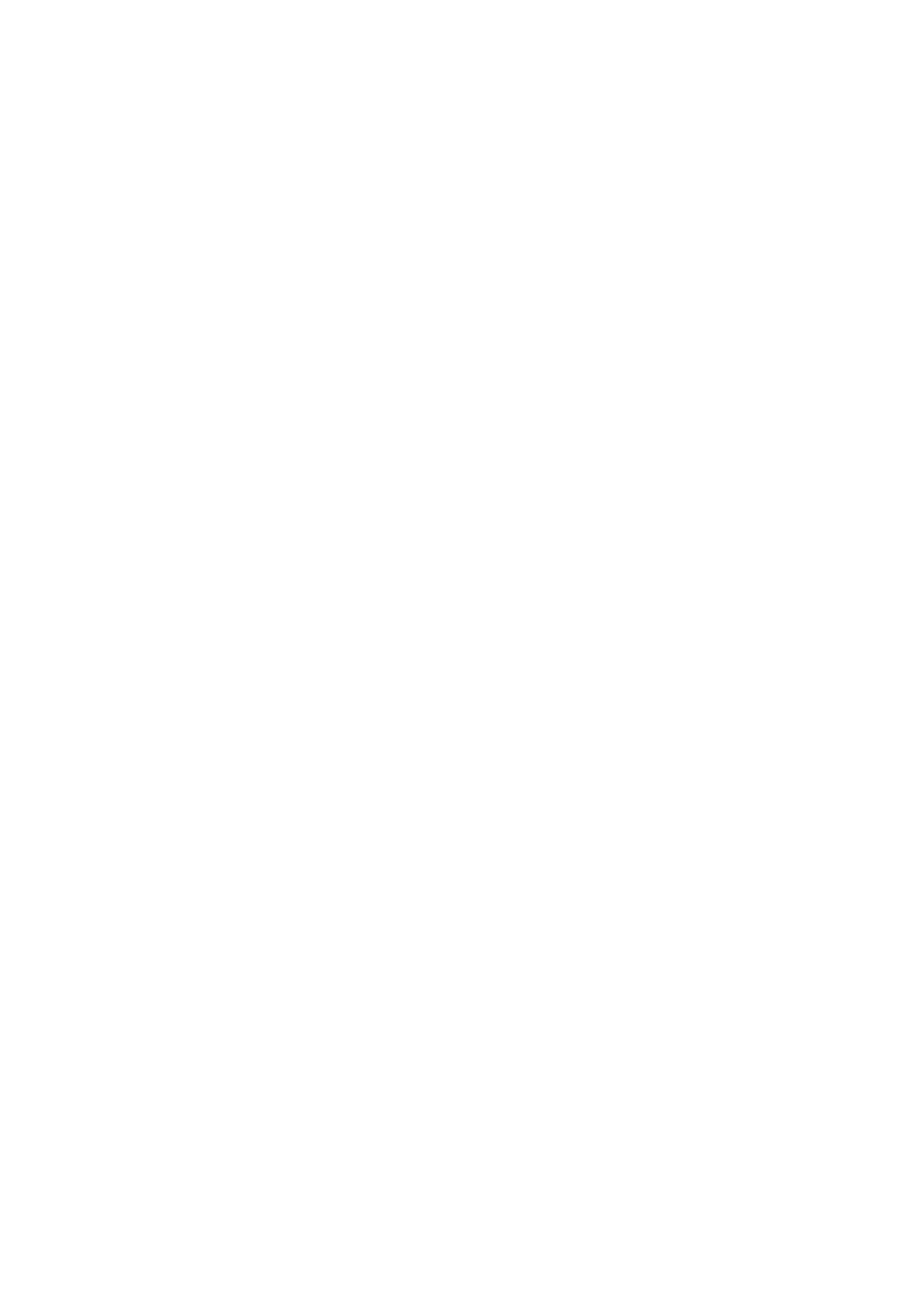### **INTRODUCTION**

## THE SEMANTIC CODES OF THE GLOBAL **CONTEMPORARY**

## ANNA MARIA GUASCH FERRER AND NASHELI JIMÉNEZ DEL VAL

 The recent irruption—and ensuing expansion—of the term "global art" in academia, arts practice, and curatorship has signalled an attempt to supersede the territorial limits imposed by the old parameters of Eurocentrism, Western dominance, and the monocultural project of modernity. In the early 2000s, art historians such as K. Zijlmans, David Carrier or James Elkins, driven by theorizations of the end of universal and national art histories, forwarded the proposition of a world and global art history. Following suit, curatorial projects developed by intellectuals and theorists linked to ZKM at Karlsruhe (Hans Belting, Peter Weibel and Andrea Buddensieg) introduced the concept of "global art" into art discourse as a way of going beyond the formulas of modern internationalism as well as postmodern new internationalism. In the first book of what would later become a trilogy, *Contemporary Art and the Museum* (2007), Peter Weibel and Andrea Buddensieg documented the impact that globalization has had on contemporary art in an attempt to make visible a phenomenon that in recent years had been limited, for the most part, to the so-called "peripheral biennales": the will to supersede the concept of "Euro-Americanism" by championing the alternative project of a "beyond Euro-America". Along these lines, Hans Belting and Andrea Buddensieg published *The Global Art World. Audiences, Markets, and Museums* in 2009, an exploration of the different processes of global art production. In this volume, Belting and Buddensieg distinguished between the concept of "World Art" and "global art", the former referring to the world heritage of art spanning all periods and countries; the latter denoting a contemporary development of art that, like a phoenix, rises from the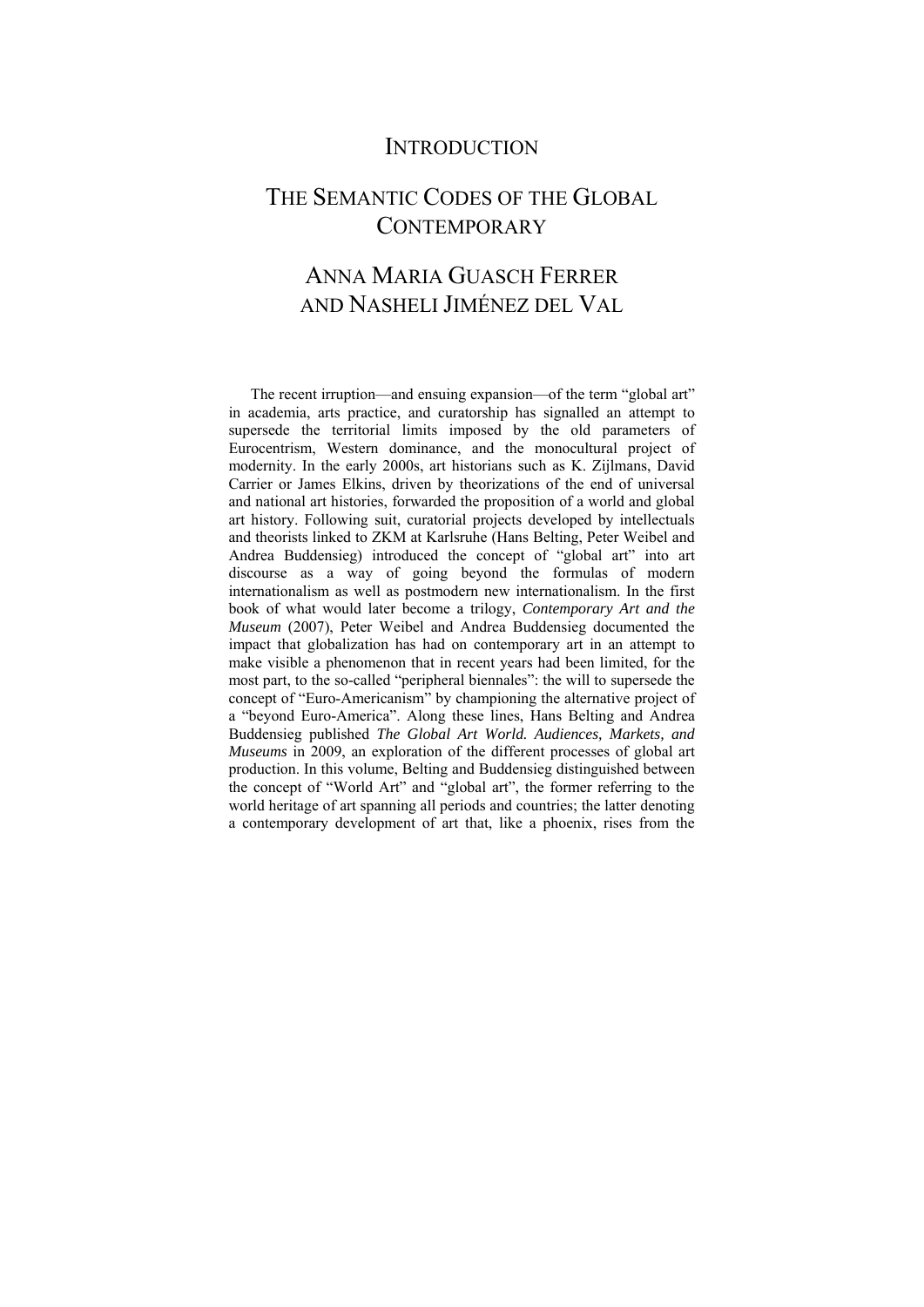ashes of modern art towards the end of the twentieth century in clear opposition to the highly valued ideals of Western progress and hegemony.

 The present volume aims to contribute to this field of study through its engagement with, and problematization of, the new status of art and visuality in the context of global contemporary art. Resulting from a series of conversations that took place during the international conference *Critical Cartography of Art and Visuality in the Global Age* (Universitat de Barcelona, April 2013), the present anthology considers current debates in the context of cultural and identity-based histories as a way of expanding the territory of art into the field of culture. This volume also takes into account new approaches for the analysis of artistic practice within the context of a global cartography, and the (re)definition of the current parameters that shape contemporary art-theoretical discourse. The book seeks to locate new models of methodological interdisciplinarity that can serve to foster dialogue among scholars and practitioners from a variety of fields, such as art historians, film theorists, cultural geographers, anthropologists, sociologists, philosophers, and cultural practitioners. In short, the volume aims to provide the reader with the coordinates for current debates in global art and to develop a cartography of the various conceptual and methodological intersections that global art studies is addressing today.

 In order to approach "the global contemporary" as a condition that has defined the study of art and visuality throughout the  $21<sup>st</sup>$  century, it has been necessary to exercise a will to supersede all exclusionary forms of knowledge production in order to reclaim a presence in the art world that expands around the globe, challenging old geographical borders, and vindicating place and displacement narratives. In other words, *Critical Cartography* actively seeks out new forms of cultural practice that can transfigure the relationships between what is global and what is local, and that can serve to articulate the discourse of difference.

 Temporal dimensions and relational experiences bring to the fore new issues for the production and dissemination of art. As Nikos Papastergiadis suggests, the coda for contemporary artists is defined by the artist's desire to be "in" the contemporary sphere, more so than to produce a reaction to the everyday. To be in the place of the "here" and "now", to work with others in simultaneous and concrete practices, to contemplate the achievement of work through the experience of a connection, all this means to elevate the value of the "performative" aspect of arts practices and to displace the reflexive role of cultural production.<sup>1</sup> In the current moment, contemporary artists no longer need to choose between remaining in a local context or participating in transnational dialogues.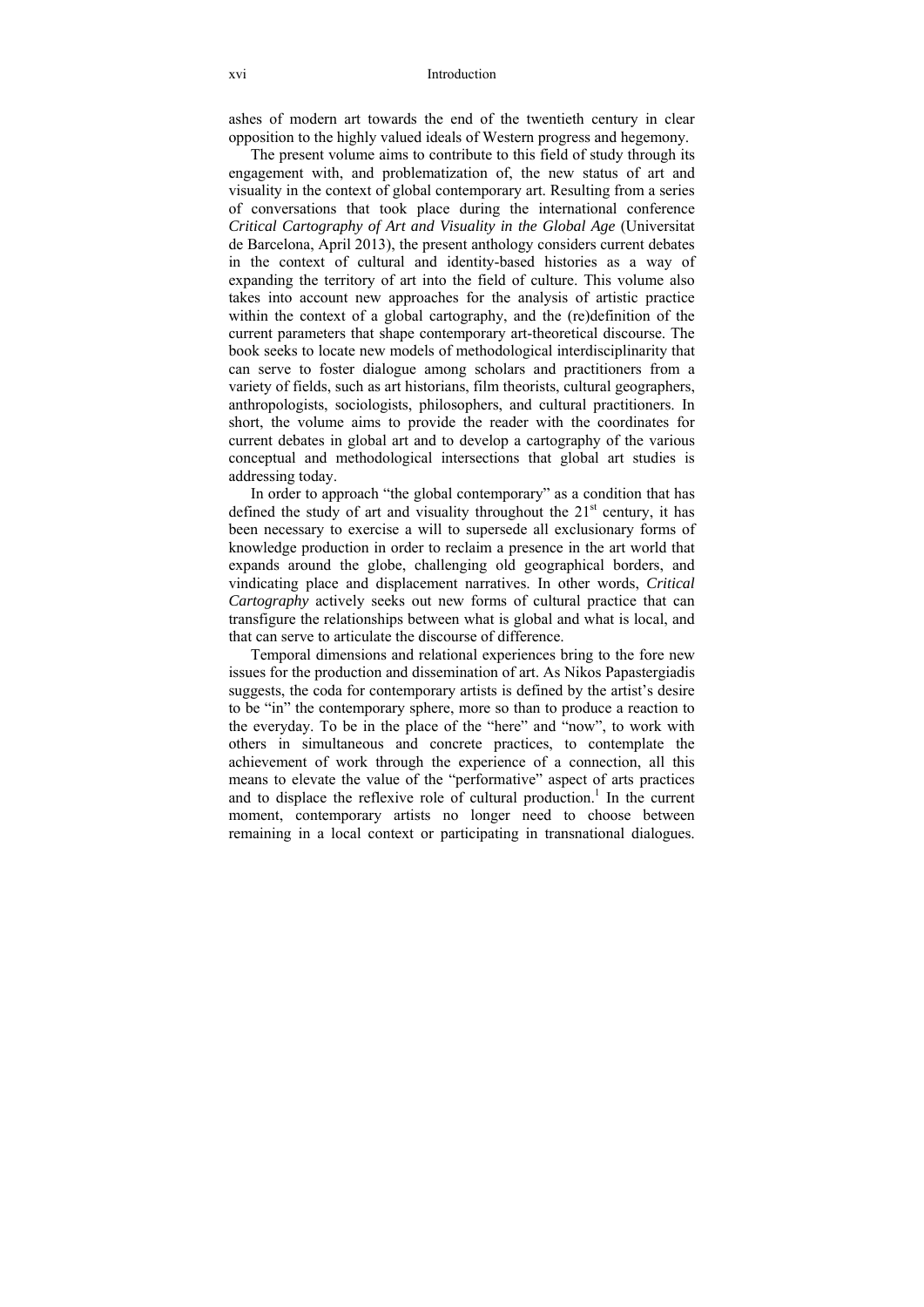Once she penetrates the context of contemporary art, the artist becomes part of a complex process that circulates around the world and that is defined not only by the issue of difference, but also by the different ways of "being in the world". Artists, continues Papastergiadis, widen the limits of their practice by defining their context and their strategies as the sum of paradoxes: museums without walls, cities as laboratories, living archives, the narratives of movement. These slogans are frequently used in the art world; they reveal a shared desire to extend the parameters of art by incorporating new technologies, new places and new perspectives. And in doing so, they expand the category of "the contemporary".2

While it may initially seem that globalization is the new and improved version of postmodernity, insofar as both incorporate a clear will to periodicize, globalization is far from being a simple substitute for postmodernity. The differences between the two are notable, as the cultural theoretist Imre Szeman argues through his provocative observations regarding the role of culture in globalization understood as a neoliberal political project.<sup>3</sup> Globalization, in contrast to postmodernity—considered an aesthetic category used to describe architectural styles, art movements or literary strategies—is a reality that has little to do with the concepts of aesthetics and culture such as they have been understood from a postmodernist viewpoint. There is no one "globalizing culture" in the same sense that we can describe a "postmodern culture" (nor a global architecture, a global art or a global literature). And if postmodernity seemed attractive because of the diverse formal innovations that it introduced, globalization inverts this relationship by emphasizing the restructuring of relations of power and politics, as well as re-dimensioning economic production from the national to the transnational in light of the operations of financial capital.

 With globalization, representation (the central category of postmodern debate) seems to have been suspended. In contrast, the relations that have always been considered to precede representation are made visible through globalization, and in this regard culture would only be one of the multiple aspects of the production of goods and commodities.<sup>4</sup> Importantly, what marks the clearest difference between globalization and postmodernity is the public ambition of the concept itself:

There is clearly more at stake in the concept of globalization than there ever was with postmodernism, a politics that extends far beyond the establishment of aesthetic categories to the determination of the shape of the present and the future—including the role played by culture in this future. Even if both concepts function as periodizing terms for the present,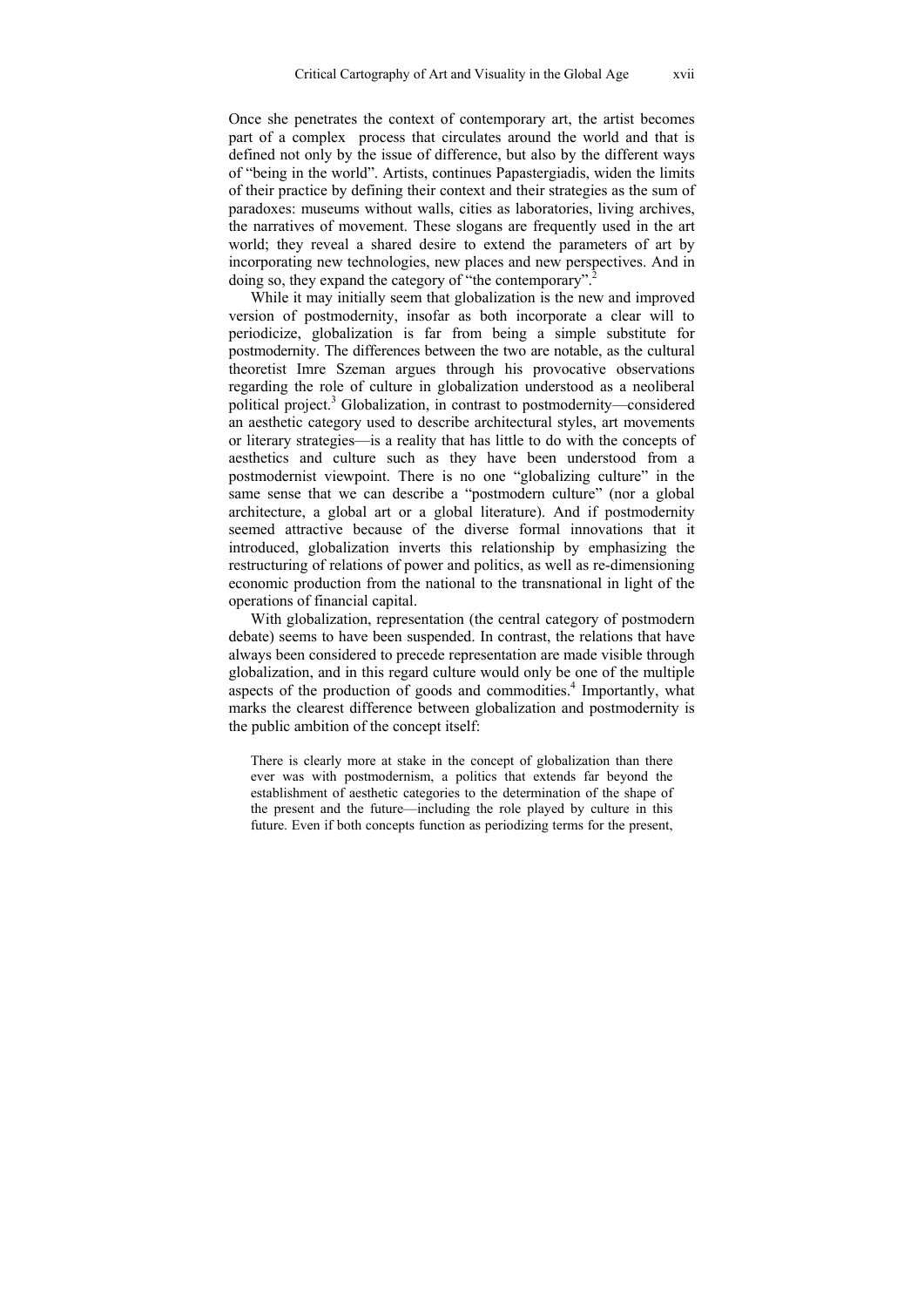globalization is about blood, soil, life and death in ways that postmodernism could only ever pretend to be.<sup>5</sup>

How do these issues affect the areas of literature or art theory? Perhaps in this sense globalization's major contribution has been to redefine its practices in light of a world of connections and transnational communications that supposes, to a certain extent, the end of the nation-state and the provincialism implicit in national culture. Consequently, many of the theoretical and visual practices of globalization are directed towards the transference and movement of culture: change from one place to another, recently discovered mobility, the de-contextualization and re-contextualization of new places, and the new concepts that this entails: diaspora, cosmopolitanism, the politics and poetics of the "other", as well as the languages derived from postcolonial studies in general.<sup>6</sup>

 As Terry Smith argues, the parallelism between contemporaneity and globality should suppose a stage in which the planet, its people and the things living in it can imagine a constructive mutuality based on the sharing of our differences:

Contemporaneity and planetarity open us up to multiple interactions through which we constantly build our worlds-with-the-world, a world that is still in the process of being globalized but that, at the same time, displaces itself quickly beyond globalization.<sup>7</sup>

Here, Smith is referring to the art of "transnational transitionality" that includes at least three phases within the global contemporary: a reactive and anti-imperialist search for a national and local imaginary; a rejection of simplistic identitarianism and corrupt nationalism in favour of a naïf internationalism; and, finally, a broad search for a cosmopolitanism in context with a permanent transition between all types of things and relations. It is precisely the third phase—which must not be understood as a style, period or tendency—that proliferates under the radar of generalization. There is a noteworthy increase in the number of artists worldwide and in the opportunities that new technologies offer millions of users, directly affecting tentative explorations of temporalities, place, affiliation, and affect—the increasingly uncertain conditions of living within the contemporaneity of a fragile planet.<sup>8</sup> Smith suggests, therefore, that contemporaneity is a phase in which the planet and everything within it (people and things) can imagine a constructive mutuality based on the adequate distribution of our differences: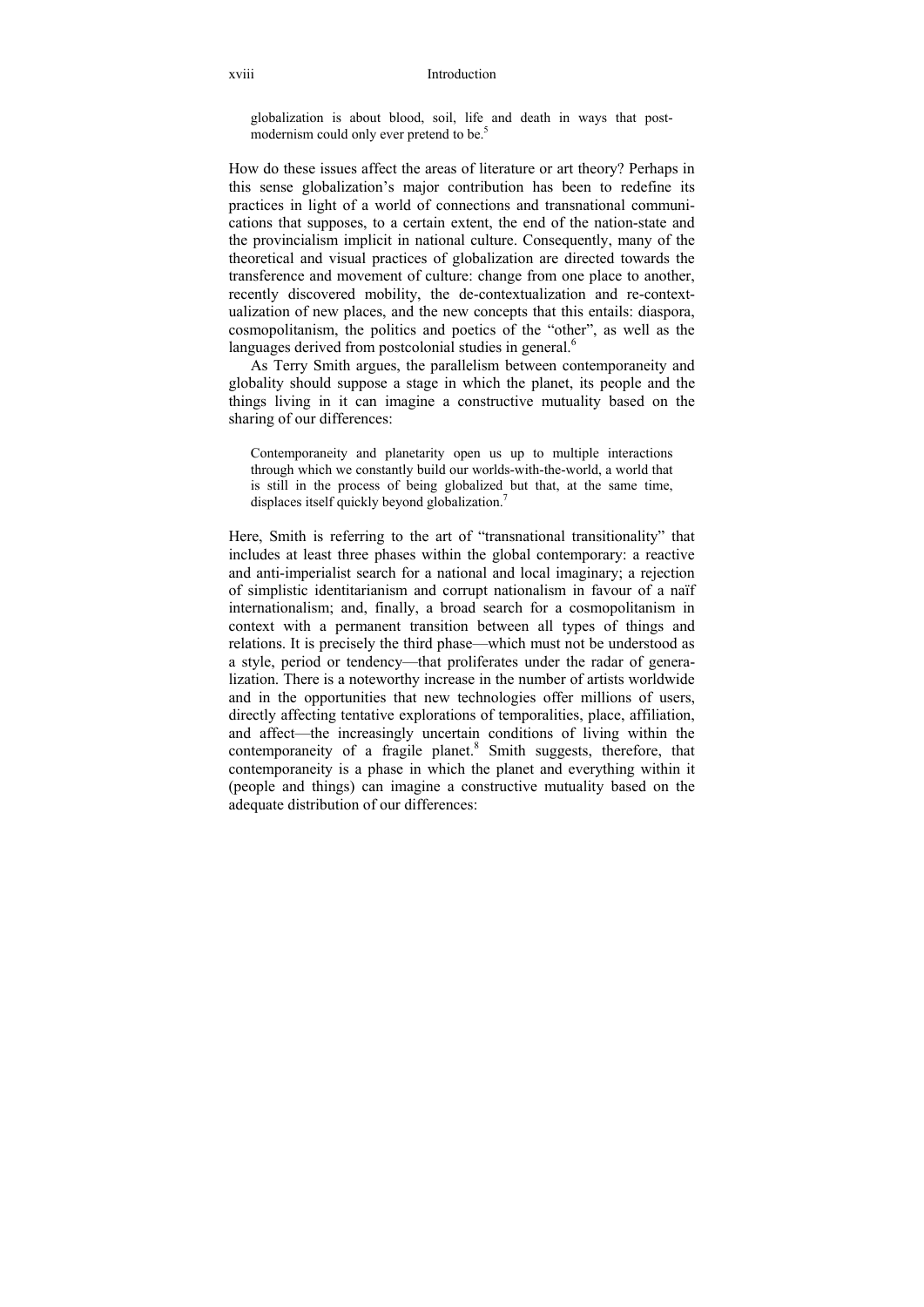Contemporaneity and planetarity are words that I believe should be reserved for these kind of reflections. They open up multiple interactions through which 'worlds within worlds' can be created, a world that—as it is being globalized—seeks to go beyond globalization itself.<sup>9</sup>

 With this theoretical framework in mind, the present anthology aims to provide the conceptual tools to understand globalization as *the* category of contemporary art that has characterized the past two decades. It is a type of art that expressly distances itself from postmodernity and, in doing so, requires the deployment of new narratives in order to write a new art history that takes into account cultural identity over aesthetic feeling, and geopolitical and institutional issues over matters of style, innovation and progress. It is a type of art that highlights the complicity between art and the social, religious and cultural realms. In this sense, *Critical Cartography of Art and Visuality in the Global Age* groups a series of debates arising from the current state of global art studies through an interdisciplinary approach forwarded by academics and arts practitioners from a range of geographical, disciplinary and institutional contexts.

 Seeking to mirror the structural and cultural dynamics of a globalized world, rather than focusing on geographical areas or following an area studies methodology, the book has deployed a topical approach that has allowed the contributors to locate points of intersection between their work and the work of others coming from different disciplines and/or analysing other geographies. In order to achieve this, the book's main body is structured around four major theoretical *topoi* that inform current global art studies: 1) archives and networks, 2) utopian globalists, 3) women and labour, and 4) the post-natural condition. Each section is headed by a text authored by a renowned specialist in the area under discussion, and then followed by shorter essays by individual authors that consider specific problematics within the topic examined.

 Section One on archives and networks opens with Anna Maria Guasch's essay "Deconstruction, Relational Aesthetics and Techno-Cultural Networks: 1990-2010", in which the author considers the importance of the archival turn, with a special focus on the archive as the expression of a desire "to transform hidden, fragmentary or marginal historical material into a physical and spatial fact characterized by its interactivity" (1). This chapter is followed by Celeste Ianniciello's essay "Postcolonial Art: A Living Archive of Border-Crossings and Migrant Matters", which looks at the relationship between the aesthetics of bordercrossings and the importance of a politics of remembrance through her analysis of artist Mona Hatoum's work. The collective "El Colectivo" addresses the importance of reconfiguring and playing with the archive in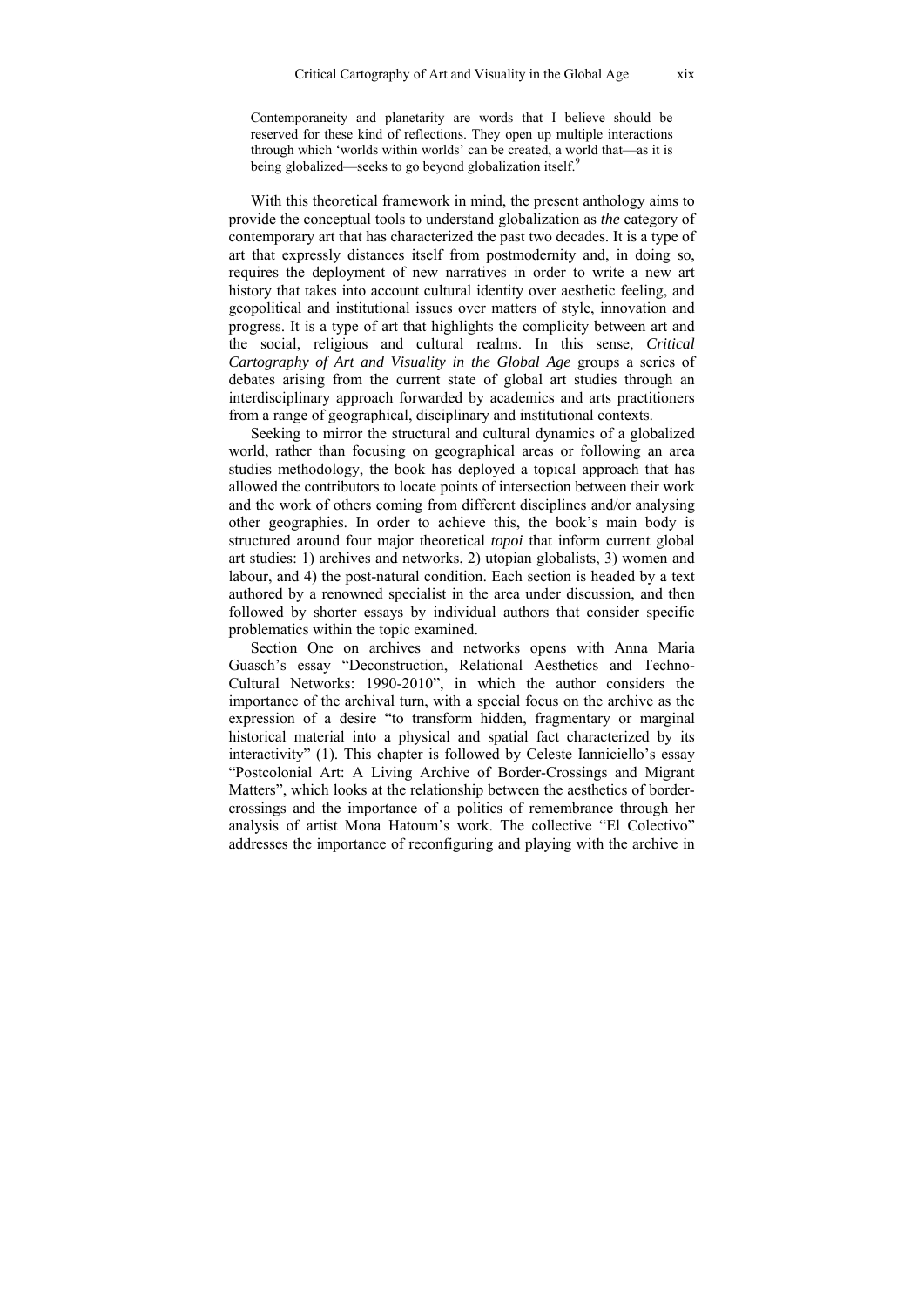their chapter "Re-Performing the Archive. A Feminist Act" through their proposal to "re-mix" the *Re.act feminism* archive. Elpida Karaba explores the centrality of archive art to the construction of resistances in the context of the Greek crisis in her chapter "An Art of Condensation, a Political Relationship: Archiving the Crisis, Claiming the Future".

 Jonathan Harris opens Section Two on utopian globalists with an examination of austerity globalism and the possibilities for an utopian globalism as explored in the contemporary art of the 1970s in his text "Utopian Globalists, Modernism and the Arts of Austerity in the 1970s". His essay is followed by "DiY Utopias: The Rebel Urbanism of Madrid's 'Acampadasol'", Julia Ramírez Blanco's discussion of the aesthetics of resistance in the context of 2010's Acampadasol in Madrid, Spain. Artist Laura F. Gibellini explores the possibility of reconfiguring the map as a means to visualize utopian worlds via her alternative cartographies in the essay "WeltKarten. Panorama". In "The Ut(r)opian Globalization of Contemporary Central American Art", Sergio Villena examines the "ut(r)opian" impulse of Central American contemporary art in its aim to achieve worldwide projection and insert itself into the global networks of art.

 Angela Dimitrakaki leads Section Three on labour, women and politics, with a study on the relationship between gender and labour in the works of several contemporary artists. Her chapter "Leaving Home: Stories of Feminisation, Work and Non-Work" sheds light on the ideological investment in the feminisation of women's work in general, and in women art workers in particular. Elke Krasny further elaborates on this topic in her text "The Domestic Is Political. The Feminization of Domestic Labour and Its Critique in Feminist Art Practice", where she discusses the links between urbanisation and the feminisation of labour through four case studies: Vienna, Hartford, Hong Kong and Mexico City. In "From Pseudo-Emancipation to Outright Subjugation. The Representation of 'Women's' Work in Contemporary Hungarian Women's Art", Erzsébet Tatai focuses on "shy feminism" and the representations of labour in contemporary Hungarian artists Ágnes Eperjesi, Erika Baglyas, Kriszta Nagy, Anna Fabricius, and Luca Gőbölyös. Lynda Avendaño highlights a decolonial approach to the state of women artists and the politics of authenticity in her essay "Decolonization: Women and the Politics of Authenticity". Artist Mau Monleón Pradas discusses her own work in relation to the struggle against gender violence in the Valencian and global contexts in her text "Towards a Socio-Political Ethics of Art and Technology in the Era of Globalization".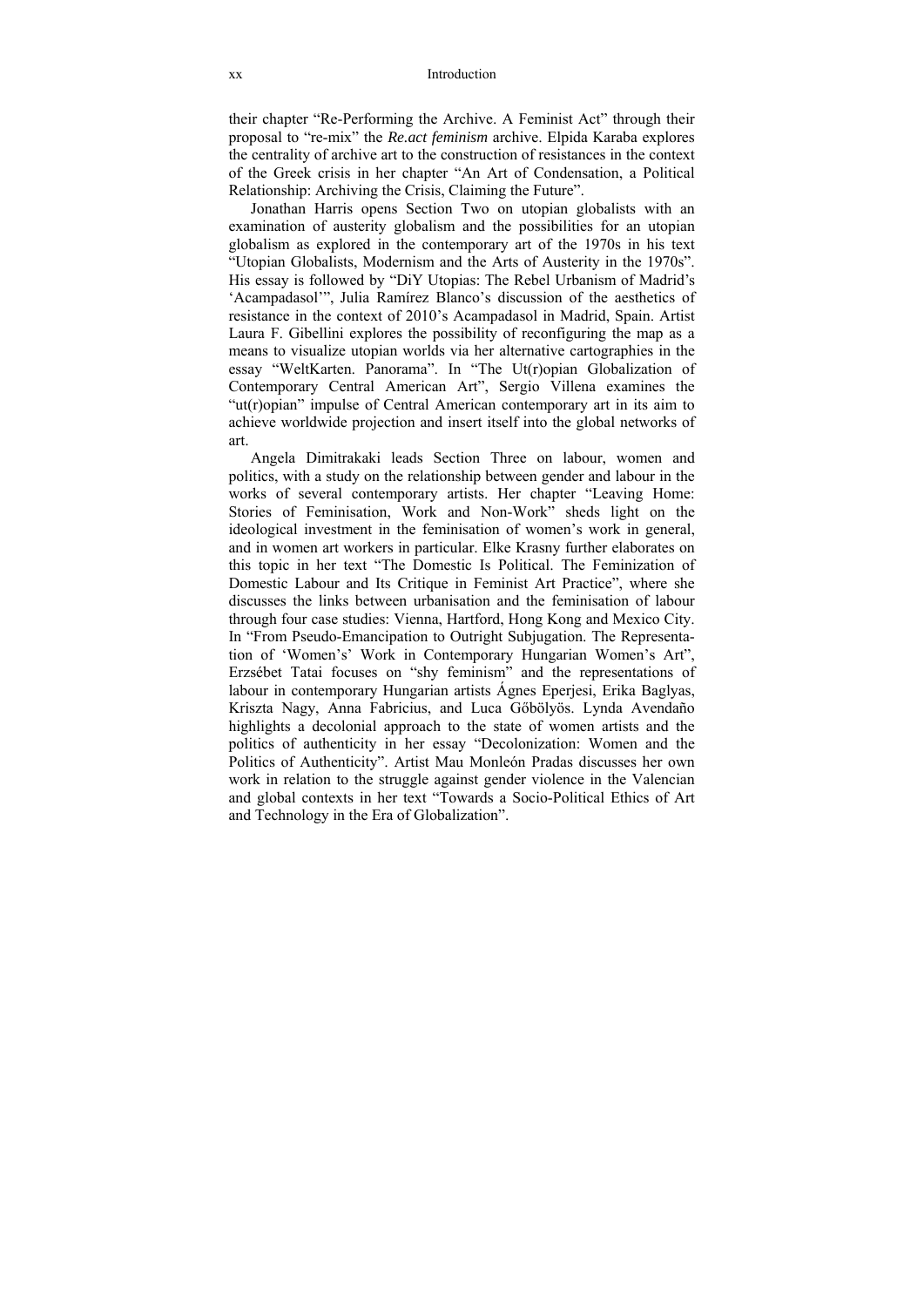Finally, in Section Four on the post-natural condition, T.J. Demos analyses the role of bio-aesthetics and eco-futurism at dOCUMENTA (13) by focusing on the post-natural condition of contemporary art in his chapter "Gardens Beyond Eden: Bio-Aesthetics, Eco-Futurism, and Dystopia at dOCUMENTA (13) and Beyond". In "Global Latin American Art: An Eye on Earth", Andrea Díaz Mattei focuses on the "globe" alization of the Earth following Borges's metaphor of the intelligible sphere. Juliana Gontijo considers the monstrification of art in the works of Mariana Manhães and the collective Oligatega throughout her essay "The Mechanical Monsters of the Cyber-Technological Imaginary: Technological Disfunctionalities in Contemporary Art". Mariella Franzoni's chapter "Towards an Ecological Hermeneutics of the Exhibition Space" looks at Alberto Carneiro's *envolvimientos* and their links to a post-natural condition and new ways of thinking of an ecology of culture and technique. The final chapter in this collection of essays is Salim Malla Gutiérrez's "The Transformation of the Gaze through Technology and Its Application in Contemporary Art Practice"; in it, Malla Gutiérrez describes the production of his piece *Correspondencias*, which exemplifies the new ways in which artistic practice can engage with the global condition.

#### **Notes**

<sup>1</sup> Nikos Papastergiadis, "Spatial Aesthetics: Rethinking the Contemporary", in *Antinomies of Art and Culture: Modernity Postmodernity, Contemporaneity*, eds. Terry Smith, Okwui Enwezor and Nancy Condee (Durham, N.C.: Duke University Press, 2008), 363-364.

 $2$  Ibid., 364.

<sup>&</sup>lt;sup>3</sup> Imre Szeman, "Imagining the Future: Globalization, Postmodernism and Criticism", http://individual.utoronto.ca/nishashah/Drafts/Szeman.pdf. Accessed 25 February 2014.

<sup>4</sup> For a more detailed discussion of the relations between postmodernity and globalization, see Szeman, "Imagining the Future".

Szeman, "Imagining the Future", 8.

<sup>&</sup>lt;sup>6</sup> See also Douglas Kellner, "Globalization and the Postmodern Turn",

http://pages.gseis.ucla.edu/faculty/kellner/essays/globalizationpostmodernturn.pdf. Accessed 25 February 2014.

<sup>7</sup> Terry Smith, "Contemporary Art: World Currents in Transition Beyond Globalization", in *The Global Contemporary and the Rise of New Art Worlds*, eds. Hans Belting, Andrea Buddensieg and Peter Weibel, Ex. Cat. (Karlsruhe: ZKM/Center for Art and Media, 2013), 192.

<sup>8</sup> Ibid., 188.

<sup>&</sup>lt;sup>9</sup> Ibid., 192.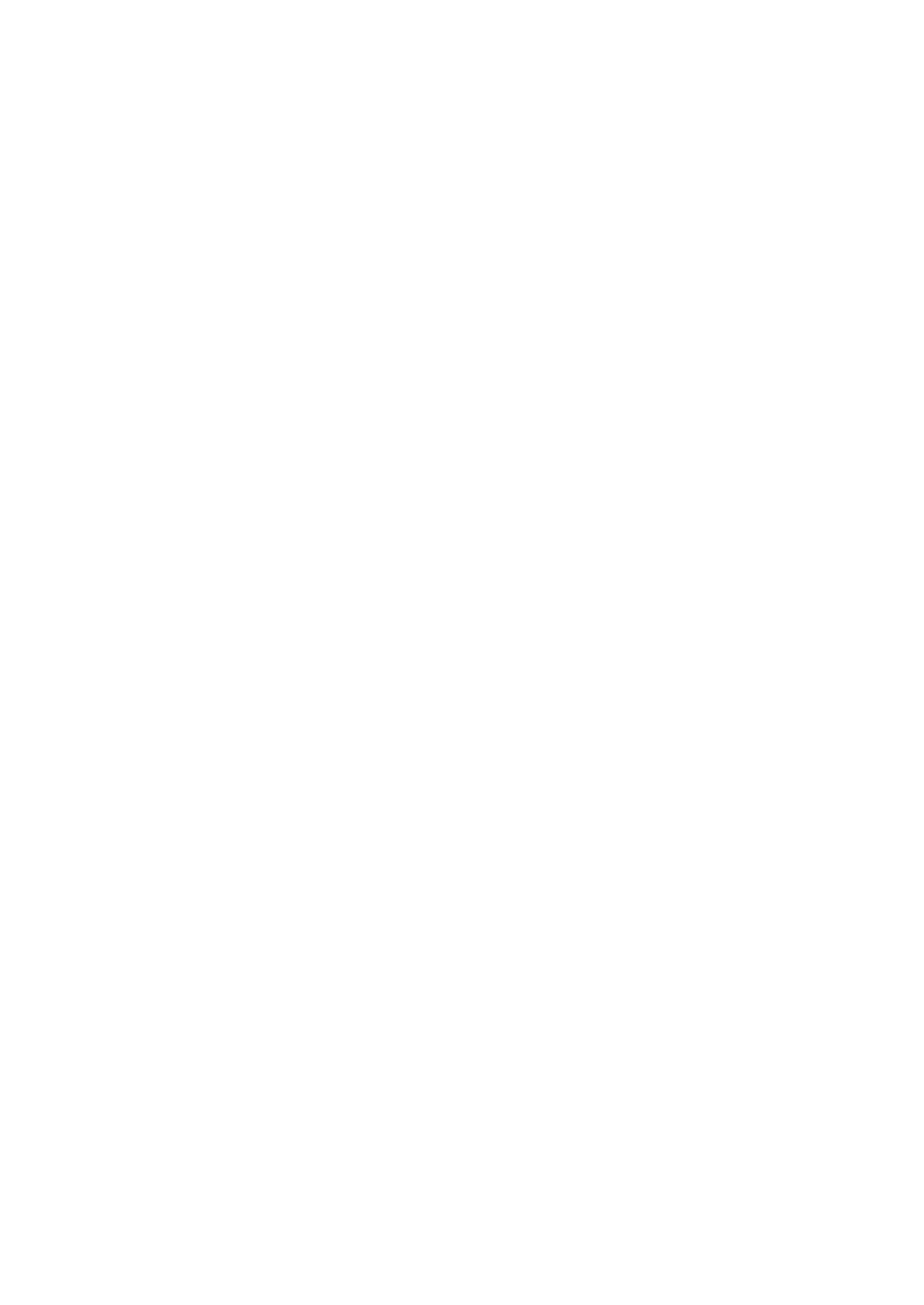## **PART I:**

## **ARCHIVES AND NETWORKS**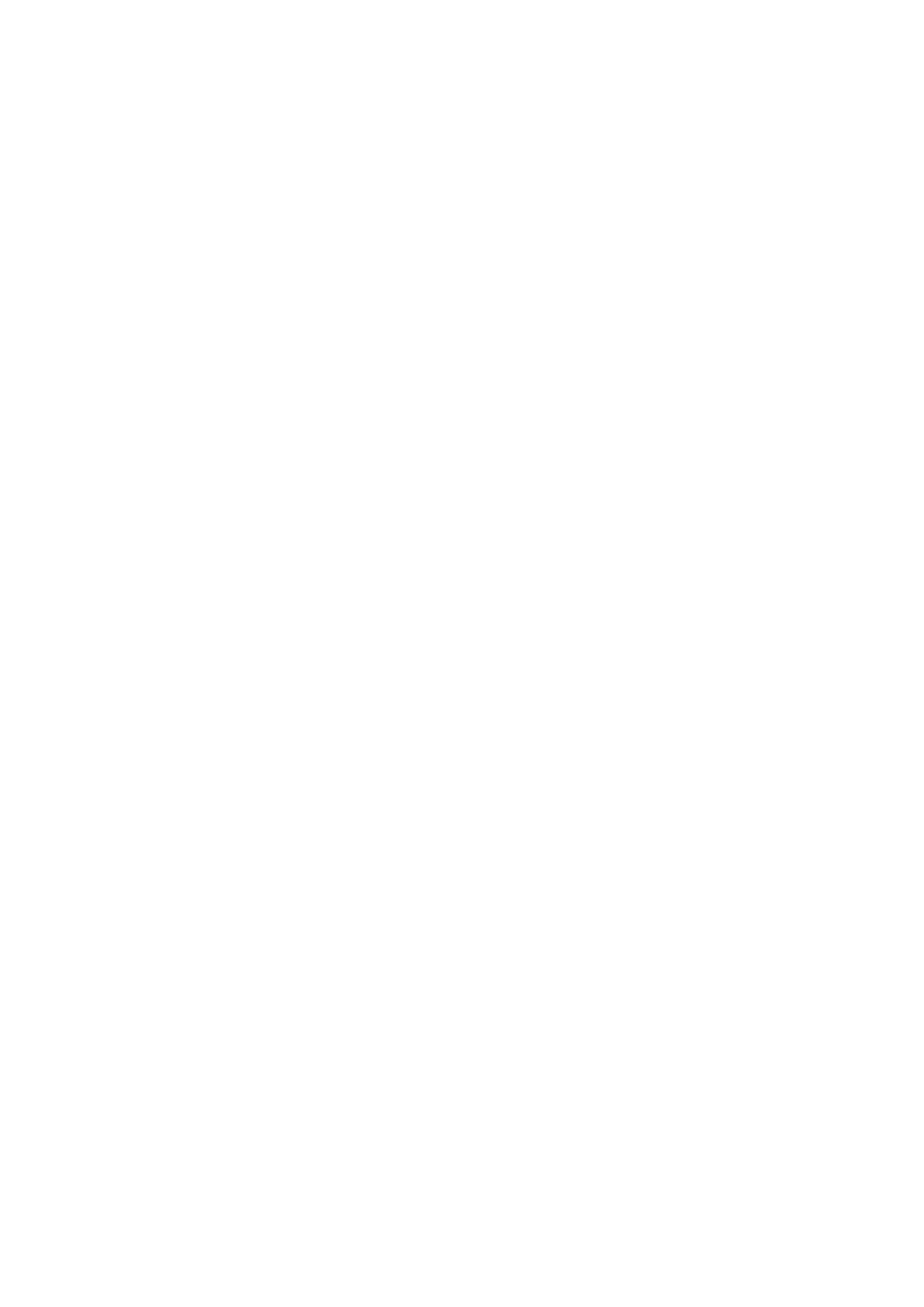### CHAPTER ONE

## DECONSTRUCTION, RELATIONAL AESTHETICS AND TECHNO-CULTURAL NETWORKS: 1990-2010\*

### ANNA MARIA GUASCH FERRER

It was not until the nineteen-nineties that a genuine turn, impulse or tendency was detected among artists, theorists and exhibition curators who began developing a view of the artwork "as an archive" that co-existed with other tendencies or turns focusing on the ethnographical or the micropolitical.

This archival turn finds expression in a desire to transform hidden, fragmentary or marginal historical material into a physical and spatial fact characterized by its interactivity: "Archival artists make historical information, often lost or displaced, physically present," in the words of Hal Foster.<sup>1</sup> In this sense, in allusion both to the architecture of archives (or physical collection of information) and to the logic of archives as conceptual matrices of quotations and juxtapositions, the materials of the artwork as archive can be found (images, objects and texts), constructed, but also public and at the same time private, real and also fictional or virtual. In this case, the medium typical of archival art is digital culture or the network of the Internet, which forces a displacement of "archival space", together with its architecture, into "archival time" tied to the virtual nature of the Internet. At this point, archival data lose their spatial immobility in favour of adopting a dynamic operability and becoming a temporal index. $2$ 

This "immaterial information" follows a rationality that differs from material systems of memory, typically organized on linear principles. According to Joke Brouwer and Arjen Mulder, $3$  this alternate rationality is much closer to the labyrinthine and fuzzy logic of oral culture, that is, a culture without written records. Stories change as they are told and continue changing with each retelling, just as personal memories do. This process resembles how digital databases are made accessible through complex, interconnected technologies that work randomly based on the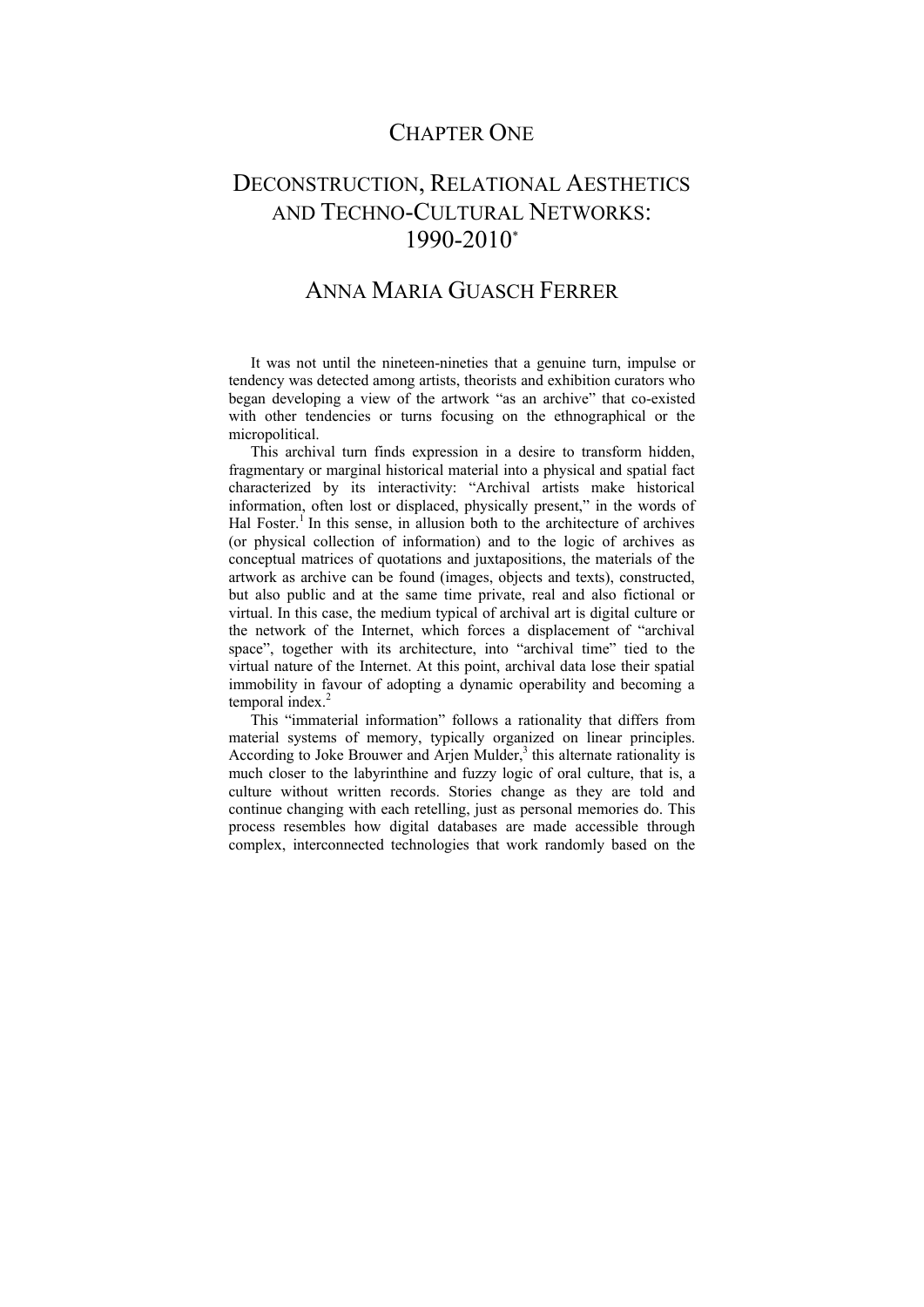principles of flexibility and instability: "Digital archives are unstable, plastic, living entities, as stories and rituals were in oral cultures".4

In addition to the earlier "archontic" quality of archives, digital culture generates a new "memory culture". The digitization of stored materials involves trans-archivization: the organization of memory yields ground to arenas of circulation that are more constructive than reconstructive. And if we assume that the question of memory is only an effect of the application of memorization techniques (recall), then we may even reach the conclusion that in reality "there is no memory": "The networked databases mark the beginning of a relationship to knowledge that dissolves the hierarchy associated with the classical archive. [...] The generative archive, the archival paradigm, in genuinely digital culture, is being replaced by sampling—direct random access to signals".<sup>5</sup>

Moreover, the constant of the archive goes hand in hand with the recent history/memory debate not only as a disturbance in our notions of the past, but also, as Andreas Huyssen notes,<sup>6</sup> a fundamental crisis in our imagination of alternative futures. According to Huyssen, the price of progress, one of the most active impulses in modernity, has been the destruction of past modes of life. There was no liberation without active destruction. And the destruction of the past brought forgetting. Amid this "hypertrophy of memory" inherited from modernity, Huyssen reasserts memory (and forgetting), but not in any way as a complaint or wistful gesture (as occurred among the Romantics who saw memory as one of the best weapons against undesirable industrialization, urbanization and modernity). Rather, Huyssen claims them as resources to address cultural, political and social matters of global magnitude. After all, Huyssen maintains, the act of remembering is always a symptom of our cultural present.

Hence, today's contemporary obsessions with memory can be viewed as an indication that our way of living and understanding temporality is itself undergoing significant change. This is the context in which "historians" and "memoirists" wage battle, a battle that reproduces the academic debates of history vs. memory and that, in turn, should be understood in terms of the "seduction of the archive" and the desire for narratives of the past as felt by a large number of contemporary artists. Rather than a canonical way of doing history or using historiography as a tool of domination and ideology, artists seek to work with "discourses of memory" as essential to imagining the future and contemplating life and imagination in a consumer society.<sup>7</sup>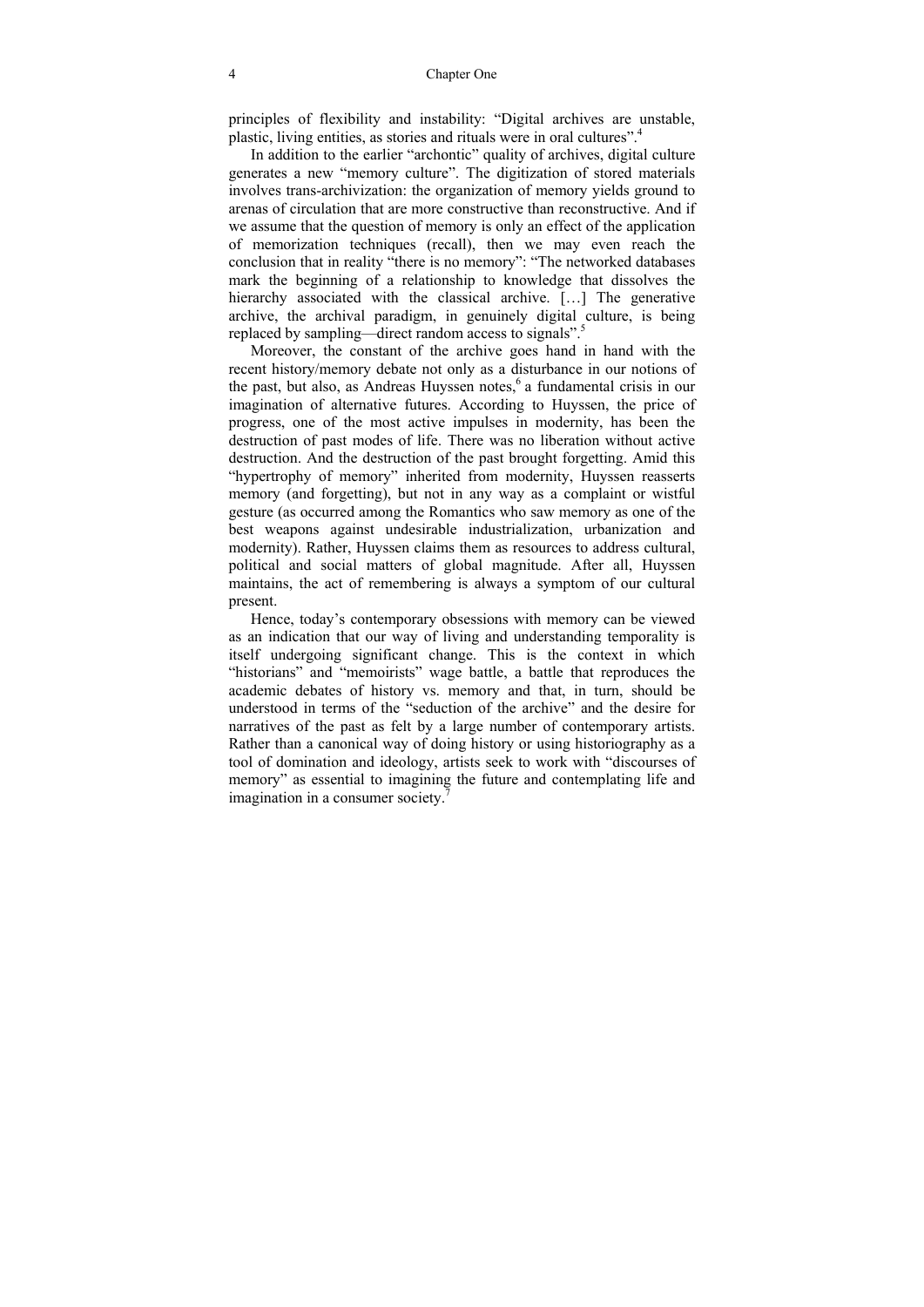For all of these reasons, we can affirm that the archive has become one of the most universal metaphors for all types of memory and of records and storage systems. However, the archive lacks narrative memory. In other words, the concept of memory under consideration has little to do with "telling stories", with grand, all-encompassing syntheses or with the "exhaustive narratives" specific to modernity. Hence the importance of "secondary narratives", which only become coherent by means of their discontinuous elements and a way of thinking that is both deconstructive and semiotic in nature. This explains the prominence of the index over the icon and symbol, the importance of serial photography and the value of the concept "now-time". With respect to this last aspect, Walter Benjamin in the nineteen-thirties opposed the notion of the discontinuity of the moment ("now-time") to homogeneous, linear time. Art, as a result, must not claim to affirm the tradition, but must find "something new" in each moment, a moment understood as "now-time" (independently of the causal nexuses established by historicism) that compresses within itself the history of the past.

### **Jacques Derrida and "Archive Fever"**

In the nineteen-nineties, the archival impulse (or fever) arose among artists, theorists and curators partly out of one of the most profound reflections on the concept of the archive proposed by Jacques Derrida in a lecture entitled "Le concept d'archive. Une impression freudienne".<sup>8</sup> In his lecture, Derrida sought answers to questions like: why should we, today, re-elaborate a concept of the archive in a single configuration that is at once technical and political, ethical and legal? Is it not necessary to distinguish the archive from what has all too often been reduced to the experience of memory, the return of forgetting, but also the archaic and archaeological, recollection or excavation; in short, the search for lost time? This lecture may be also be seen as one of Derrida's most controversial essays on psychoanalysis, which grew out of debates between Derrida himself, Michel Foucault and Jacques Lacan in response to two works by the American historian of Judaism Yosef Haim Yerushalmi, Zakhor: Jewish History and Jewish Memory<sup>9</sup> and Freud's *Moses: Judaism Terminable and Interminable*, 10 as well Sigmund Freud's own text *Moses and Monotheism* (1939).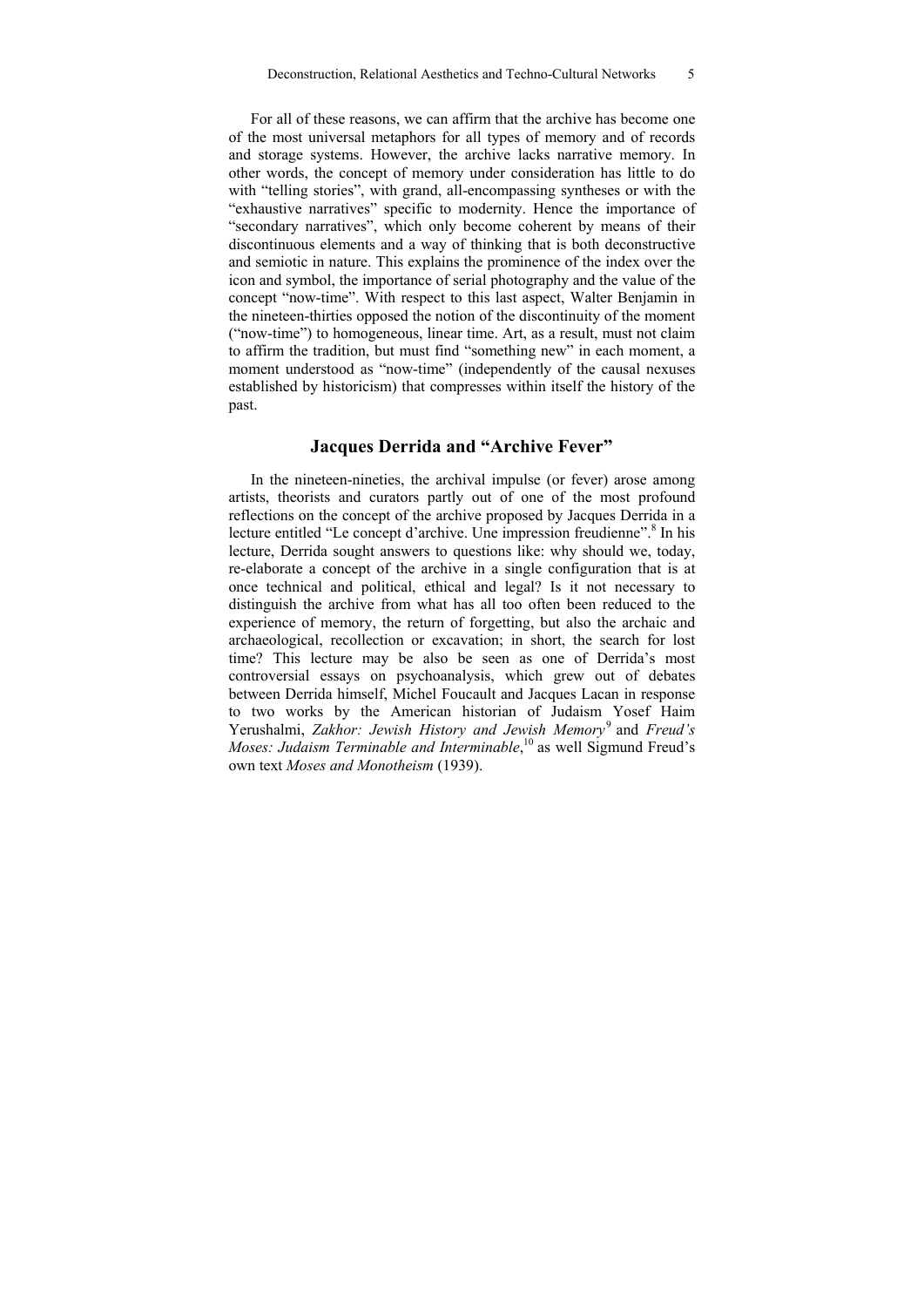#### **The Material Condition of the Archive**

Derrida began by distinguishing the archive from what it is all too often reduced to, that is, the experience of memory and the previously mentioned return to the origin, to the archaic and the remembered. In Derrida's view, the archive (from *arkhe*, which means both the commencement and the commandment) must not only be deposited in some place (exteriority of location), but this must also be a place of authority (the *arkheion*, i.e., the State) and have a method of consignment. For this to happen, however, we must first find the meaning of the word "archive". The archive, Derrida says, represents the "now" of any type of power exercised in any place or time. It names both the commencement and the commandment and its name coordinates these two principles in one: the principle according to nature or history, there where things commence—i.e., the physical, historical or ontological principle—and also the principle according to the law, there where men and gods command, where authority and social order are exercised, the place from which order is given—i.e., the nomological principle.

As with the Latin *archivum* or *archium*, the meaning of archive comes from the Greek *arkheion*: a house, a dwelling, an address, a residence of the chief magistrate, the Archon. Archons not only wielded power and stored official documents; they also had hermeneutic jurisdiction: the right to interpret the archives. Hence we can speak of the principle of "house arrest", whereby a residence is assigned to stand between the private and the public, which is not equivalent to saying between what is secret and not secret.

"There is no archive," states Derrida, "without a place of consignment, without a technique of repetition and without a certain exteriority. There is no archive without an outside".<sup>11</sup> It is necessary for the archontic power to draw on the principle of "consignment", a principle governed by the act of "gathering the signs":

Consignment tends to coordinate a single corpus into a system or synchronous relation in which all the elements are articulated into the unity of an ideal configuration […]. The archontic principle of the archive is also a principle of consignment, in other words, of gathering (which connects it to one of the senses of archive as hypomnema, a mnemotechnical supplement or representative, auxiliary or memorandum, which is associated with the compulsion to repetition in opposition to the so-called living or spontaneous memory, the mneme or anamnesis). $^{12}$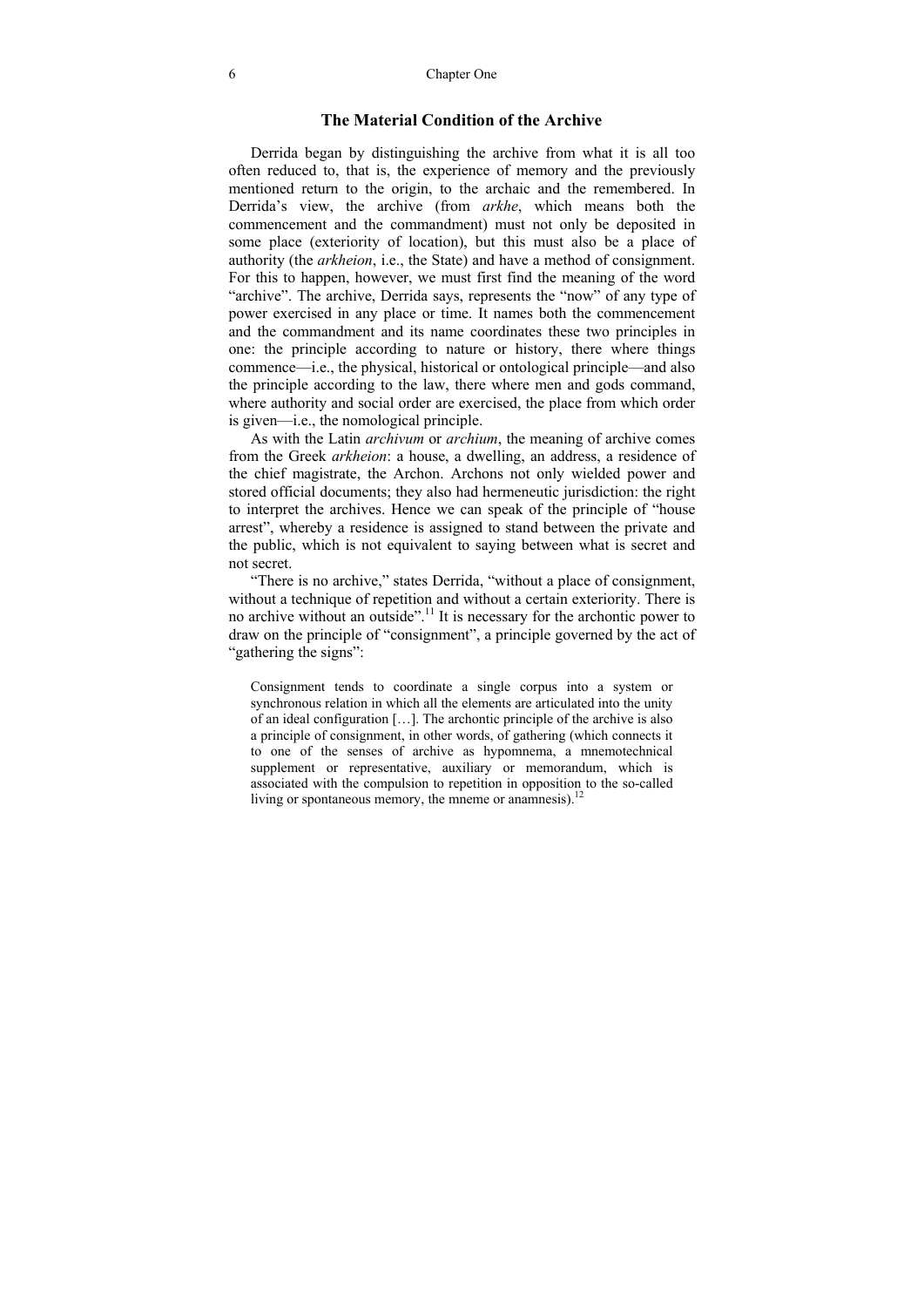Hence the archive is not only a collection of documents gathered and guarded in one place, but also a system articulated in signs, without fissures, without discontinuities or distorting elements.

However, the archive is not simply a place where a plurality of signs is gathered against a single backdrop. The archive contains the principle (*arkhe*) on which the law rests, in the sense that it is the place that you must go to consult the law, making direct or indirect use of the Archon's power of interpretation. The archive is the exteriority to which we must turn for knowledge. The right of access to the archive is a privilege: the privilege to interpret the signs to recognize or "re-know" them. From this standpoint, the Archons not only act as guardians, ensuring the physical safety of the repository and its material supports, but also assume a hermeneutic jurisdiction: they possess the power to interpret the archives.

At the same time, we need to consider the archive not as something aspiring to stability or perfection, but rather as something moving and unstable, an infinite and indefinite process. Rather than defining something specific, the archive may be explained as a tendency or an attempted form of being. Archives are never complete, because they are not a place or corpus in any absolute sense, but rather a tendency toward being one. The archive can be defined as a precise structure without a complete meaning, a structure associated with terms like institution, authority, law, power and memory.

In brief, the archive's condition as a material artefact stems from this necessity of a physical place for the existence of the "archive-continent". By way of Derrida's thinking, we then arrive at the metaphorical use of a place as museum or of a material artefact as artwork.<sup>13</sup>

#### **The Immaterial Condition of the Archive**

Derrida himself added a further dimension of the archive, its "immaterial" condition, which related Freud's psychoanalysis with the "spectral" nature of the archive in the Internet. In the same way that psychoanalytic theory turns a technical model of a machine-tool that represents the "outside" of memory, according to Freud, into a theory of the archive or, in other words, a theory of memory (through what is known as the *Wunderblock* or "magic slate"), so also the digital archive in the Internet is characterized by a constant flow of data (equivalent to the "impressions" in Freudian psychoanalysis), without geography or temporal restrictions, but with the resulting displacement of the notion of information storage and classification toward navigation and hyperlinks that relate distinct pieces of the same information. As Derrida noted: "In